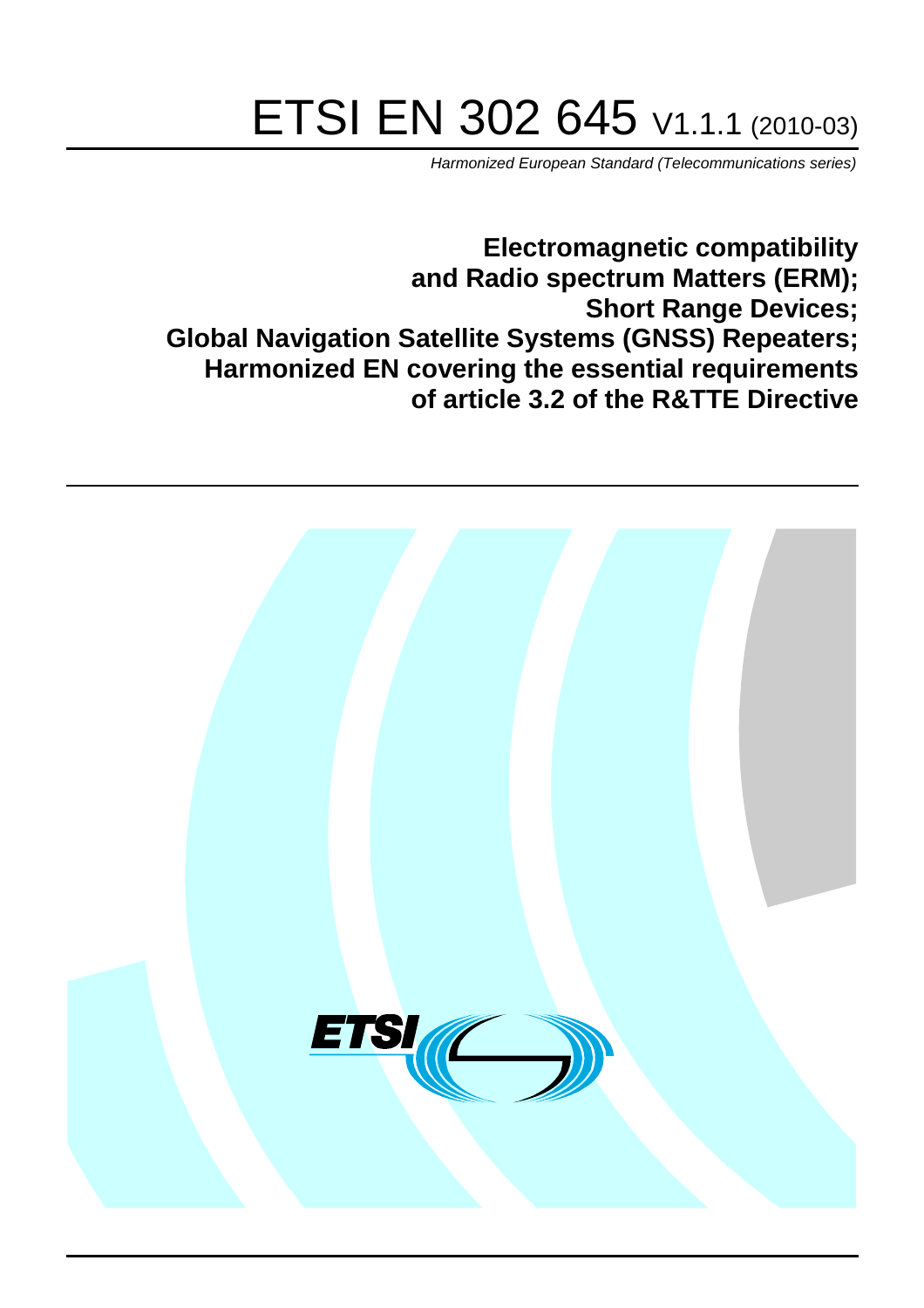Reference DEN/ERM-TG28-0422

Keywords

navigation, radio, repeater, satellite

#### *ETSI*

#### 650 Route des Lucioles F-06921 Sophia Antipolis Cedex - FRANCE

Tel.: +33 4 92 94 42 00 Fax: +33 4 93 65 47 16

Siret N° 348 623 562 00017 - NAF 742 C Association à but non lucratif enregistrée à la Sous-Préfecture de Grasse (06) N° 7803/88

#### *Important notice*

Individual copies of the present document can be downloaded from: [http://www.etsi.org](http://www.etsi.org/)

The present document may be made available in more than one electronic version or in print. In any case of existing or perceived difference in contents between such versions, the reference version is the Portable Document Format (PDF). In case of dispute, the reference shall be the printing on ETSI printers of the PDF version kept on a specific network drive within ETSI Secretariat.

Users of the present document should be aware that the document may be subject to revision or change of status. Information on the current status of this and other ETSI documents is available at <http://portal.etsi.org/tb/status/status.asp>

If you find errors in the present document, please send your comment to one of the following services: [http://portal.etsi.org/chaircor/ETSI\\_support.asp](http://portal.etsi.org/chaircor/ETSI_support.asp)

#### *Copyright Notification*

No part may be reproduced except as authorized by written permission. The copyright and the foregoing restriction extend to reproduction in all media.

> © European Telecommunications Standards Institute 2010. All rights reserved.

**DECT**TM, **PLUGTESTS**TM, **UMTS**TM, **TIPHON**TM, the TIPHON logo and the ETSI logo are Trade Marks of ETSI registered for the benefit of its Members.

**3GPP**TM is a Trade Mark of ETSI registered for the benefit of its Members and of the 3GPP Organizational Partners. **LTE**™ is a Trade Mark of ETSI currently being registered

for the benefit of its Members and of the 3GPP Organizational Partners.

**GSM**® and the GSM logo are Trade Marks registered and owned by the GSM Association.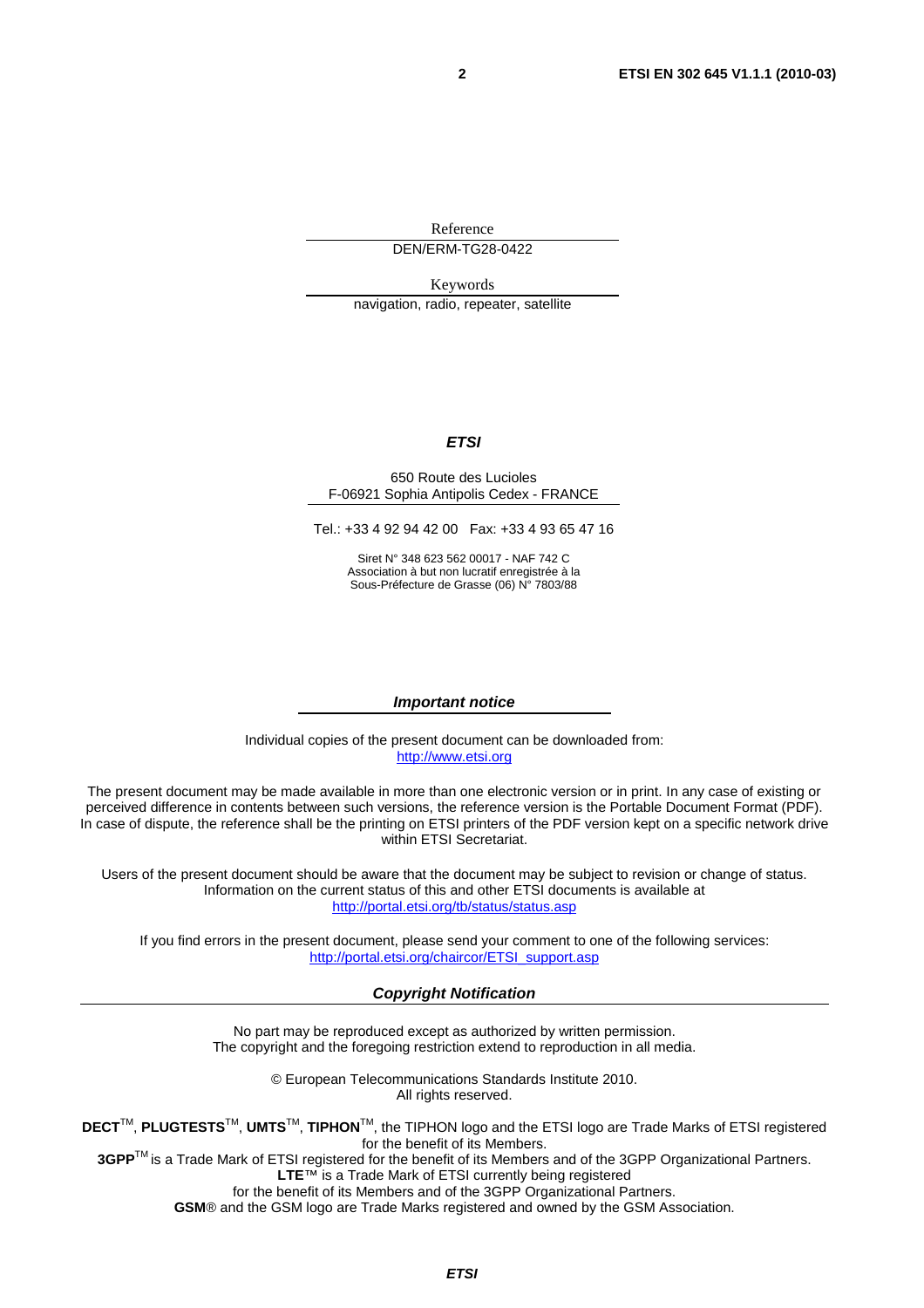## Contents

| 1                      |  |  |  |  |
|------------------------|--|--|--|--|
| $\overline{2}$         |  |  |  |  |
| 2.1                    |  |  |  |  |
| 2.2                    |  |  |  |  |
|                        |  |  |  |  |
| 3<br>3.1               |  |  |  |  |
| 3.2                    |  |  |  |  |
| 3.3                    |  |  |  |  |
|                        |  |  |  |  |
| 4                      |  |  |  |  |
| 4.1<br>4.2             |  |  |  |  |
| 4.2.1                  |  |  |  |  |
| 4.2.1.1                |  |  |  |  |
| 4.2.1.2                |  |  |  |  |
| 4.2.1.3                |  |  |  |  |
| 4.2.2                  |  |  |  |  |
| 4.2.2.1                |  |  |  |  |
| 4.2.2.2                |  |  |  |  |
| 4.2.2.3                |  |  |  |  |
| 4.2.3                  |  |  |  |  |
| 4.2.3.1                |  |  |  |  |
| 4.2.3.2                |  |  |  |  |
| 4.2.3.3                |  |  |  |  |
| 4.2.4                  |  |  |  |  |
| 4.2.4.1                |  |  |  |  |
| 4.2.4.2<br>4.2.4.3     |  |  |  |  |
|                        |  |  |  |  |
| 5                      |  |  |  |  |
| 5.1                    |  |  |  |  |
| 5.1.1                  |  |  |  |  |
| 5.1.2                  |  |  |  |  |
| 5.1.3                  |  |  |  |  |
| 5.1.4                  |  |  |  |  |
| 5.1.4.1                |  |  |  |  |
| 5.1.4.1.1<br>5.1.4.1.2 |  |  |  |  |
| 5.2                    |  |  |  |  |
| 5.3                    |  |  |  |  |
| 5.3.1                  |  |  |  |  |
| 5.3.2                  |  |  |  |  |
| 5.3.2.1                |  |  |  |  |
| 5.3.2.2                |  |  |  |  |
| 5.3.2.2.1              |  |  |  |  |
| 5.3.2.2.2              |  |  |  |  |
| 5.3.3                  |  |  |  |  |
| 5.3.3.1                |  |  |  |  |
| 5.3.3.2                |  |  |  |  |
| 5.3.3.2.1              |  |  |  |  |
| 5.3.3.2.2              |  |  |  |  |
| 5.3.4                  |  |  |  |  |

 $\overline{\mathbf{3}}$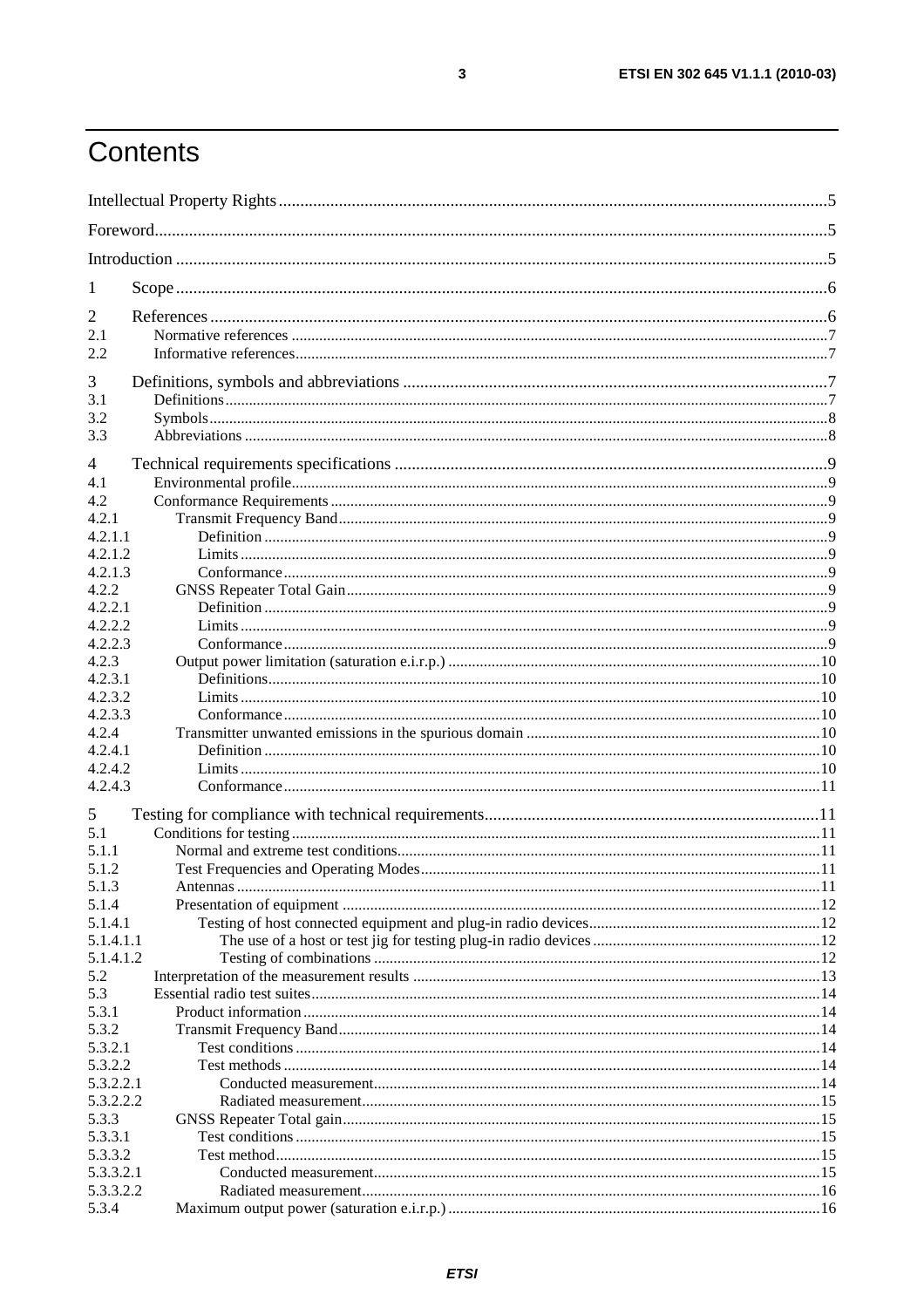| 5.3.4.1        |                               |                                                           |  |  |
|----------------|-------------------------------|-----------------------------------------------------------|--|--|
| 5.3.4.2        |                               |                                                           |  |  |
| 5.3.4.2.1      |                               |                                                           |  |  |
| 5.3.4.2.2      |                               |                                                           |  |  |
| 5.3.5          |                               |                                                           |  |  |
| 5.3.5.1        |                               |                                                           |  |  |
| 5.3.5.2        |                               |                                                           |  |  |
| 5.3.5.2.1      |                               |                                                           |  |  |
| 5.3.5.2.2      |                               |                                                           |  |  |
|                | <b>Annex A (normative):</b>   | HS Requirements and conformance Test specifications Table |  |  |
|                |                               |                                                           |  |  |
|                | <b>Annex B (normative):</b>   | Test sites and arrangements for radiated measurements23   |  |  |
| B.1            |                               |                                                           |  |  |
| B.1.1          |                               |                                                           |  |  |
| B.1.2          |                               |                                                           |  |  |
| <b>B.1.2.1</b> |                               |                                                           |  |  |
| B.1.2.2        |                               |                                                           |  |  |
| <b>B.1.2.3</b> |                               |                                                           |  |  |
| B.1.2.4        |                               |                                                           |  |  |
| B.2            |                               |                                                           |  |  |
| B.3            |                               |                                                           |  |  |
|                | <b>Annex C</b> (normative):   |                                                           |  |  |
| C.1            |                               |                                                           |  |  |
| C.2            |                               |                                                           |  |  |
| C.3            |                               |                                                           |  |  |
|                | <b>Annex D</b> (informative): |                                                           |  |  |
|                | <b>Annex E</b> (informative): |                                                           |  |  |
|                |                               |                                                           |  |  |
|                |                               |                                                           |  |  |

 $\overline{\mathbf{4}}$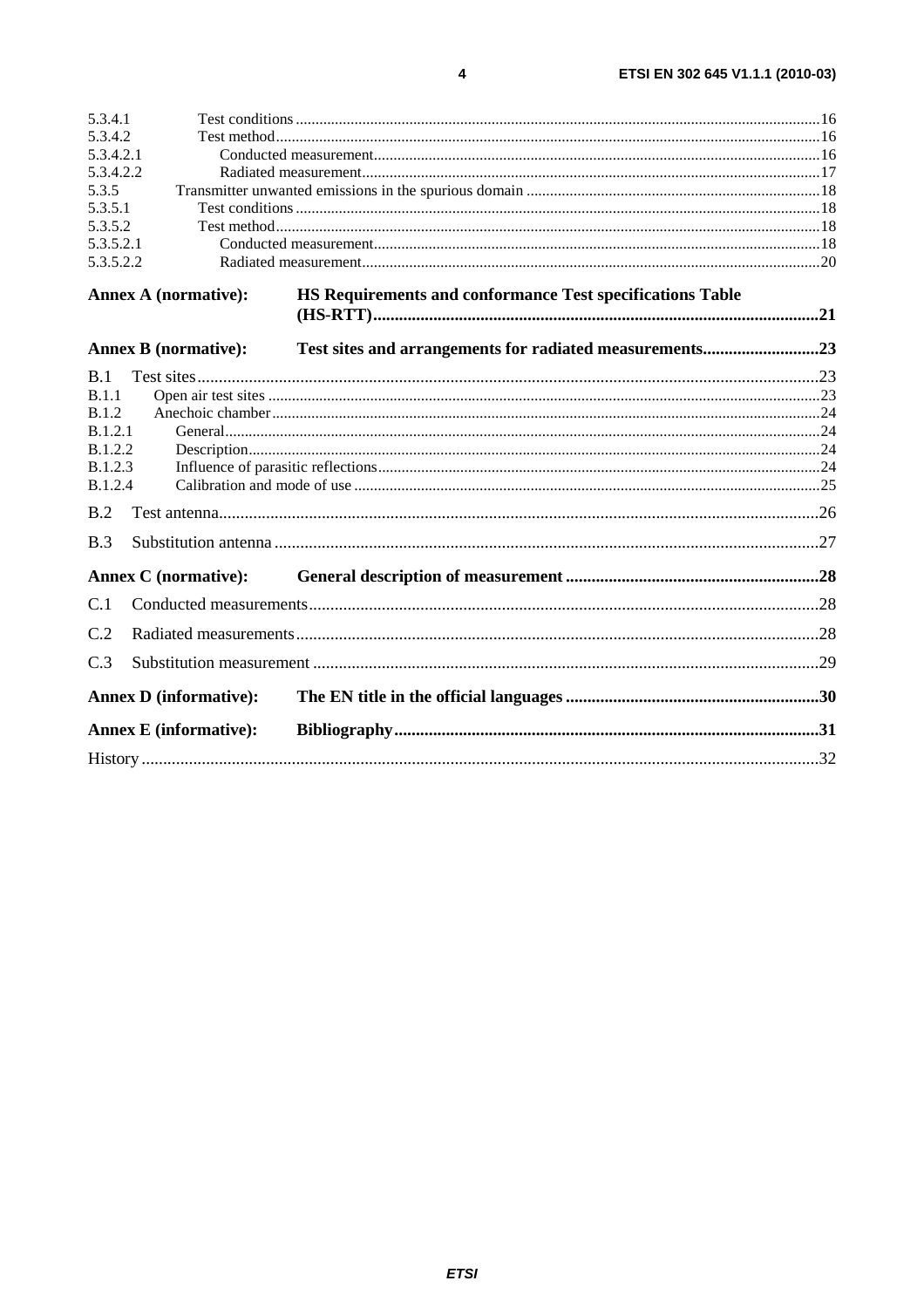## Intellectual Property Rights

IPRs essential or potentially essential to the present document may have been declared to ETSI. The information pertaining to these essential IPRs, if any, is publicly available for **ETSI members and non-members**, and can be found in ETSI SR 000 314: *"Intellectual Property Rights (IPRs); Essential, or potentially Essential, IPRs notified to ETSI in respect of ETSI standards"*, which is available from the ETSI Secretariat. Latest updates are available on the ETSI Web server [\(http://webapp.etsi.org/IPR/home.asp\)](http://webapp.etsi.org/IPR/home.asp).

Pursuant to the ETSI IPR Policy, no investigation, including IPR searches, has been carried out by ETSI. No guarantee can be given as to the existence of other IPRs not referenced in ETSI SR 000 314 (or the updates on the ETSI Web server) which are, or may be, or may become, essential to the present document.

## Foreword

This Harmonized European Standard (Telecommunications series) has been produced by ETSI Technical Committee Electromagnetic compatibility and Radio spectrum Matters (ERM).

The present document has been produced by ETSI in response to a mandate from the European Commission issued under Council Directive 98/34/EC (as amended) [i.2] laying down a procedure for the provision of information in the field of technical standards and regulations.

The present document is intended to become a Harmonized Standard, the reference of which will be published in the Official Journal of the European Communities referencing the Directive 1999/5/EC [i.1] of the European Parliament and of the Council of 9 March 1999 on radio equipment and telecommunications terminal equipment and the mutual recognition of their conformity ("the R&TTE Directive").

Technical specifications relevant to Directive 1999/5/EC [i.1] are given in annex A.

| <b>National transposition dates</b>                                                       |                  |  |
|-------------------------------------------------------------------------------------------|------------------|--|
| Date of adoption of this EN:                                                              | 12 March 2010    |  |
| Date of latest announcement of this EN (doa):                                             | 30 June 2010     |  |
| Date of latest publication of new National Standard<br>or endorsement of this EN (dop/e): | 31 December 2010 |  |
| Date of withdrawal of any conflicting National Standard (dow):                            | 31 December 2011 |  |

## Introduction

The present document is part of a set of standards developed by ETSI and is designed to fit in a modular structure to cover all radio and telecommunications terminal equipment within the scope of the R&TTE Directive [i.1]. The modular structure is shown in EG 201 399 [i.3].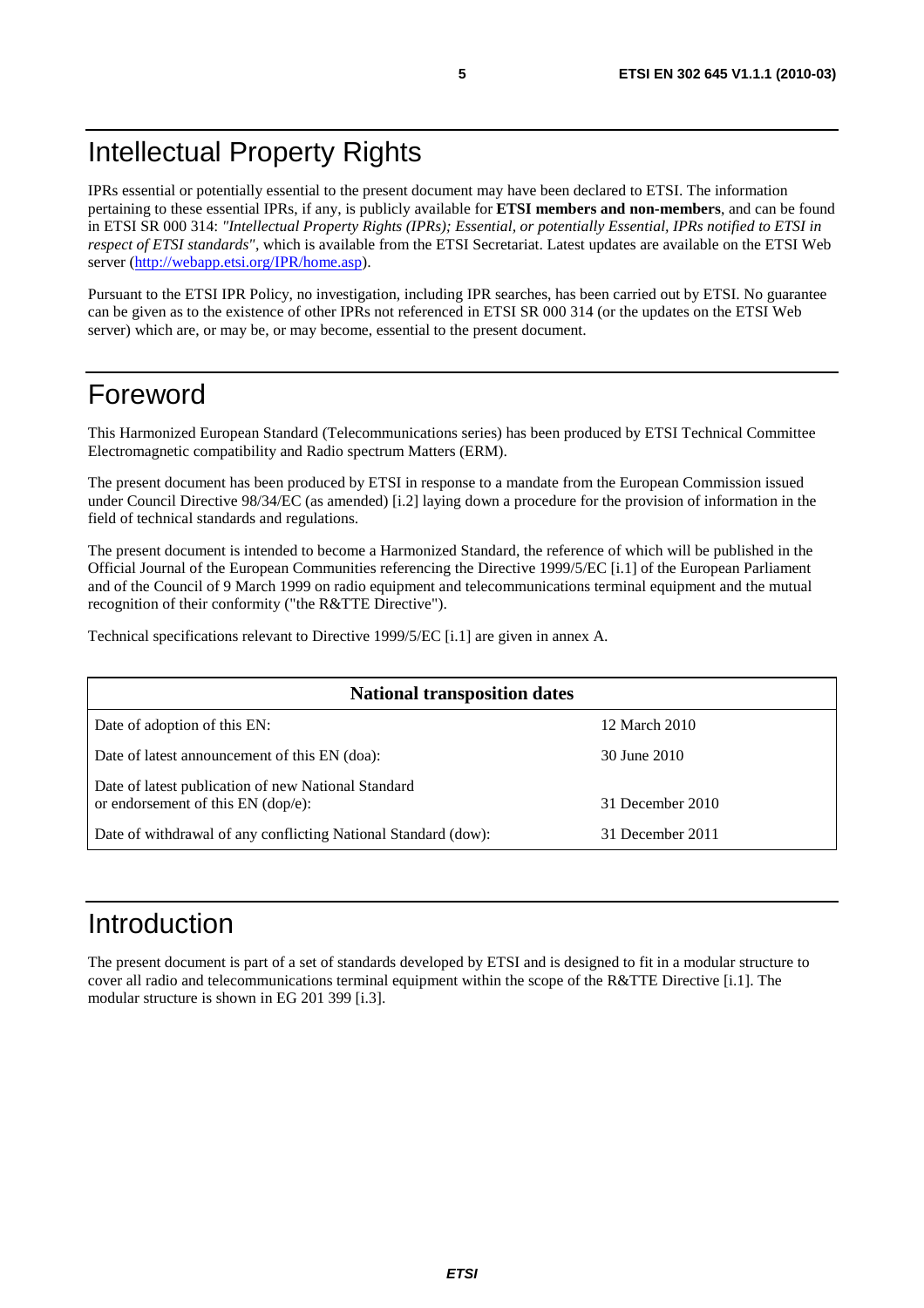## 1 Scope

The present document applies to GNSS repeaters. GNSS pseudolites as well as GNSS Receivers are not covered by the present document.

GNSS repeaters are devices designed to re-transmit GNSS signals unchanged inside buildings in order to provide a usable signal for GNSS receivers that are out of sight of the GNSS satellite constellation or that they are unable to connect to GNSS signal simulators. A number of potential uses for such devices have been identified, such as the provision of a signal for test and development purposes and avoiding the need for receivers in emergency vehicles to re-acquire lock upon leaving a garage.

These radio equipment types are capable of operating in all or part of the frequency bands given in table 1.

|          | Radiocommunications service frequency bands |
|----------|---------------------------------------------|
| Transmit | 1 164 MHz to 1 215 MHz                      |
| Receive  | 1 164 MHz to 1 215 MHz                      |
| Transmit | 1 215 MHz to 1 300 MHz                      |
| Receive  | 1 215 MHz to 1 300 MHz                      |
| Transmit | 1 559 MHz to 1 610 MHz                      |
| Receive  | 1 559 MHz to 1 610 MHz                      |

**Table 1: Radiocommunications service frequency bands** 

The type of equipment covered by the present document is as follows:

• Fixed installed GNSS repeater equipment with a transmit antenna that is for indoor installation. The equipment is fitted with integral or dedicated antenna(s). The GNSS repeater consists of a linear amplifier with a predetermined maximum power output and a maximum gain between in and output channel. The intended use is inside a building with its receiving antenna outside and the transmitting antenna inside the building.

Mobile or portable GNSS repeaters are excluded from the application of the present document.

The present document fulfils the purpose of providing the requirements and associated measurement methods to fulfil the requirements of the R&TTE directive for efficient spectrum use and to protect the primary service and radio services in adjacent frequency bands.

In addition to the present document, other ENs that specify technical requirements in respect of essential requirements under other parts of article 3 of the R&TTE Directive may apply to equipment within the scope of the present document.

NOTE: A list of such ENs is included on the web site [http://www.newapproach.org.](http://www.newapproach.org/)

## 2 References

References are either specific (identified by date of publication and/or edition number or version number) or non-specific.

- For a specific reference, subsequent revisions do not apply.
- Non-specific reference may be made only to a complete document or a part thereof and only in the following cases:
	- if it is accepted that it will be possible to use all future changes of the referenced document for the purposes of the referring document;
	- for informative references.

Referenced documents which are not found to be publicly available in the expected location might be found at [http://docbox.etsi.org/Reference.](http://docbox.etsi.org/Reference)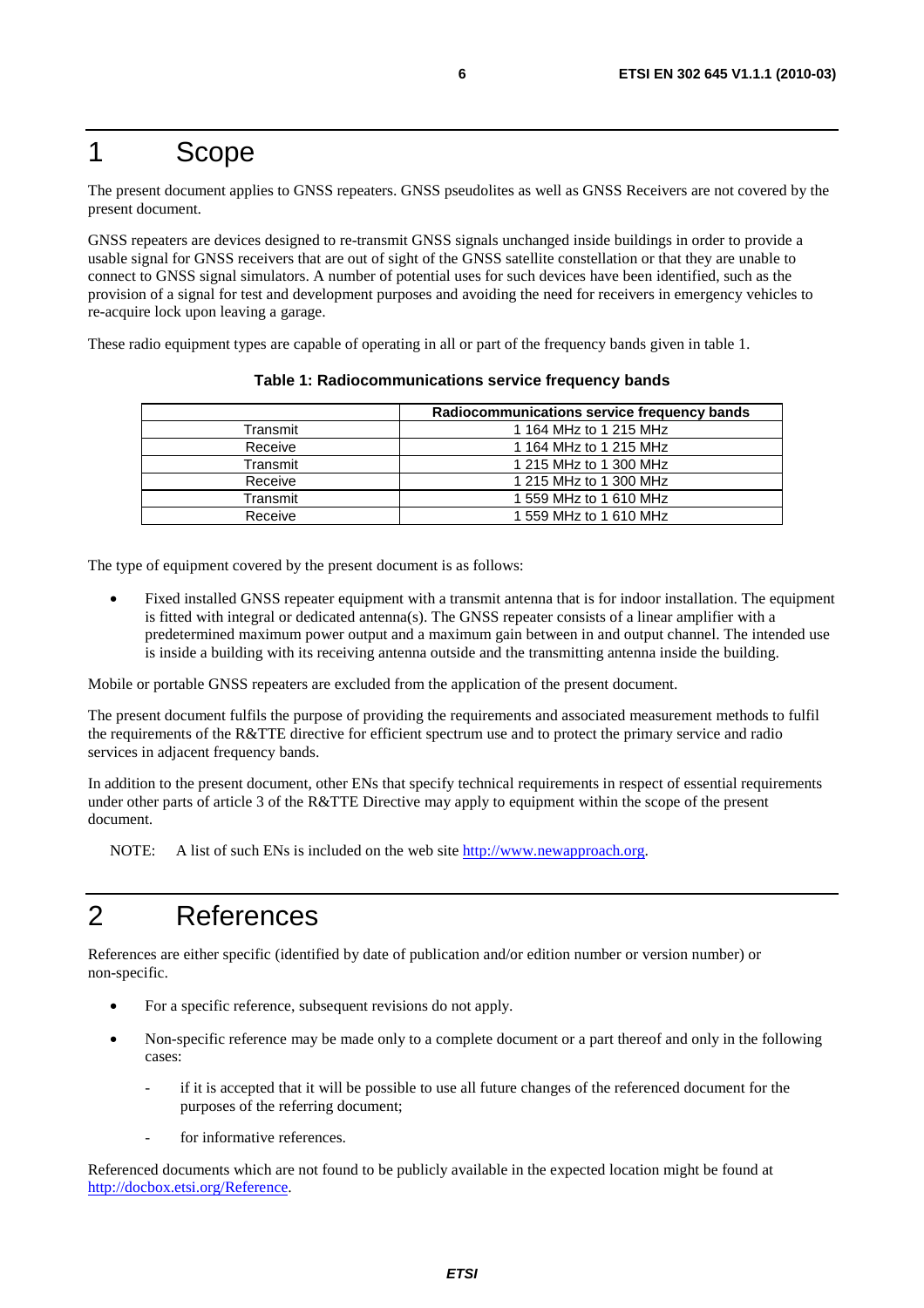NOTE: While any hyperlinks included in this clause were valid at the time of publication ETSI cannot guarantee their long term validity.

### 2.1 Normative references

The following referenced documents are indispensable for the application of the present document. For dated references, only the edition cited applies. For non-specific references, the latest edition of the referenced document (including any amendments) applies.

- [1] ETSI TR 100 028 (2001) (all parts): "Electromagnetic compatibility and Radio spectrum Matters (ERM); Uncertainties in the measurement of mobile radio equipment characteristics".
- [2] CISPR 16 (2006), (parts 1-1, 1-4 and 1-5): "Specifications for radio disturbance and immunity measuring apparatus and methods; Part 1: Radio disturbance and immunity measuring apparatus".

### 2.2 Informative references

The following referenced documents are not essential to the use of the present document but they assist the user with regard to a particular subject area. For non-specific references, the latest version of the referenced document (including any amendments) applies.

- [i.1] Directive 1999/5/EC of the European Parliament and of the Council of 9 March 1999 on radio equipment and telecommunications terminal equipment and the mutual recognition of their conformity (R&TTE Directive).
- [i.2] Council Directive 98/34/EC of the European Parliament and of the Council of 22 June 1998 laying down a procedure for the provision of information in the field of technical standards and regulations.
- NOTE: It can be found under [www.ero.dk](http://www.ero.dk/).
- [i.3] ETSI EG 201 399 (V2.1.1): "Electromagnetic compatibility and Radio spectrum Matters (ERM); A guide to the production of candidate Harmonized Standards for application under the R&TTE Directive".
- [i.4] CEPT ECC Report 129: "Technical and operational provisions required for the use of GNSS repeaters".

## 3 Definitions, symbols and abbreviations

## 3.1 Definitions

For the purposes of the present document, the terms and definitions given in the R&TTE Directive [i.1] and the following apply:

**combined equipment:** any combination of non-radio equipment that requires a plug-in radio device to offer full functionality

**dedicated antenna:** antenna external to the equipment, using an antenna connector with a cable and which has been designed or developed for one or more specific types of equipment

NOTE: It is the combination of dedicated antenna and radio equipment that has to be compliant with the regulations.

**frequency band:** one of the frequency ranges defined in table 1 of the present document

**GNSS bands:** frequency bands from 1 164 MHz to 1 215 MHz, 1 215 MHz to 1 300 MHz, and from 1 559 MHz to 1 610 MHz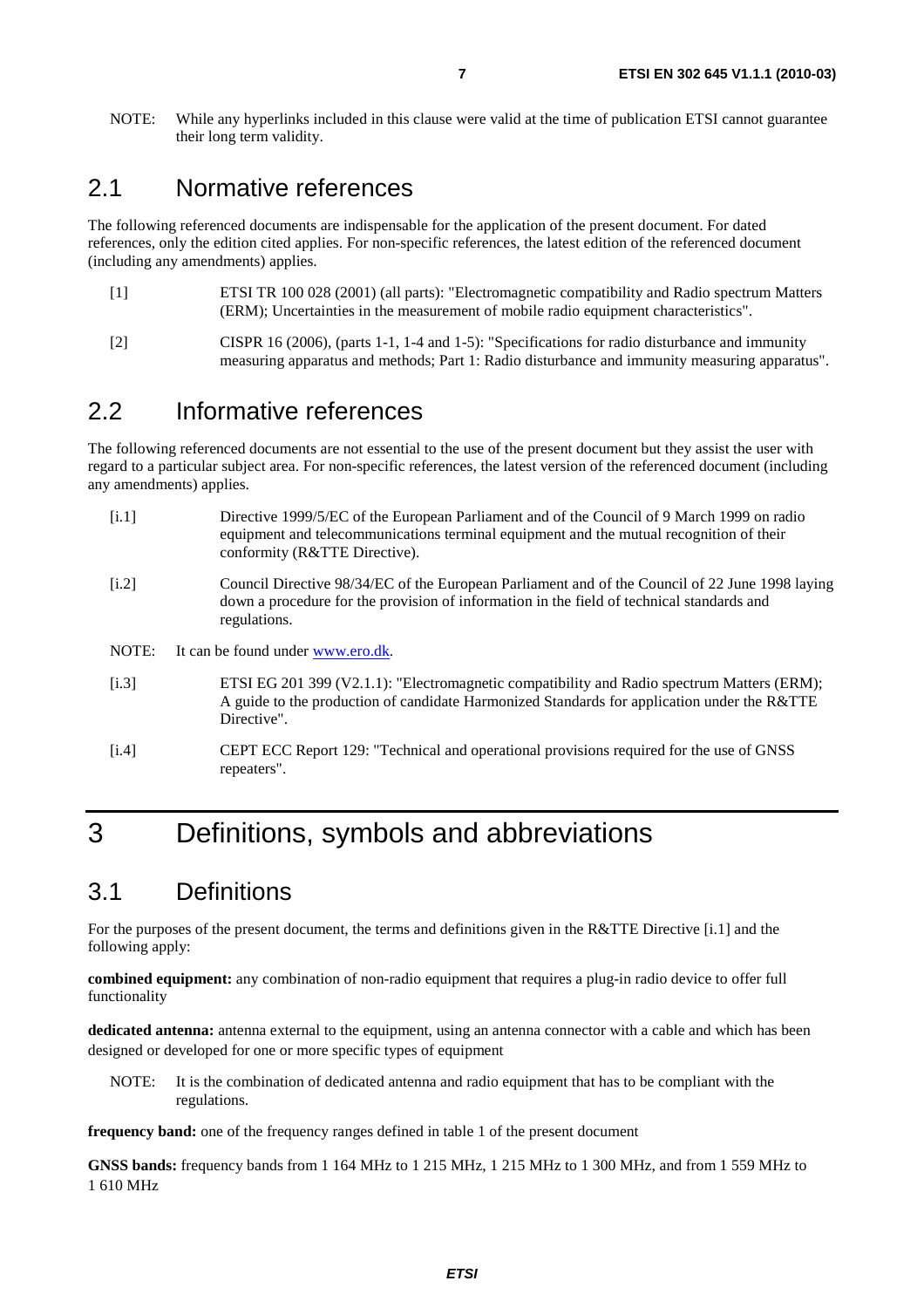**GNSS pseudolites:** (pseudo satellites) are ground based radio transmitters that provide an alternative ranging signal, which with other pseudolites signals or satellite signals can give a navigation solution

**host equipment:** any equipment which has complete user functionality when not connected to the radio equipment part and to which the radio equipment part provides additional functionality and to which connection is necessary for the radio equipment part to offer functionality

**integral antenna:** antenna designed as a fixed part of the equipment, without the use of an external connector and as such which cannot be disconnected from the equipment by the user with the intent to connect another antenna

NOTE: An integral antenna may be fitted internally or externally. In the case where the antenna is external, a non-detachable cable not exceeding 3 m length is allowed.

**plug-in radio device:** radio equipment module intended to be used with or within host, combined or multi-radio equipment, using their control functions and power supply

**radiated measurements:** measurements which involve the absolute measurement of a radiated EM field

**stand-alone radio equipment:** equipment that is intended primarily as communications equipment and that is normally used on a stand-alone basis

### 3.2 Symbols

For the purposes of the present document, the following symbols apply:

| dВ                | decibel                                                |
|-------------------|--------------------------------------------------------|
| dBi               | antenna gain relative to isotropic radiator in decibel |
| dBr               | decibel relative to the maximum power                  |
| Е                 | electrical field strength                              |
| f                 | frequency                                              |
| $f_c$             | nominal centre frequency                               |
| $\dot{G}_{total}$ | GNSS repeater total system gain                        |
| G                 | antenna gain                                           |
| P                 | equivalent isotropically radiated power level          |
| R                 | distance                                               |
| μs                | microsecond                                            |

## 3.3 Abbreviations

For the purposes of the present document, the following abbreviations apply:

| CEPT        | European Conference of Postal and Telecommunications Administrations |
|-------------|----------------------------------------------------------------------|
| e.i.r.p.    | equivalent isotropically radiated power                              |
| e.r.p.      | effective radiated power                                             |
| ЕC          | European Commission                                                  |
| ECC         | <b>Electronic Communications Committee</b>                           |
| EM          | Electromagnetic                                                      |
| EMC         | Electro Magnetic Compatibility                                       |
| <b>GNSS</b> | Global Navigation Satellite System                                   |
| НS          | <b>Harmonized Standard</b>                                           |
| ΙF          | Intermediate Frequency                                               |
| ppm         | parts per million = $10^{-6}$                                        |
| PSD         | <b>Power Spectral Density</b>                                        |
| RF          | Radio Frequency                                                      |
| rms         | root mean square                                                     |
| UUT         | Unit Under Test                                                      |
|             |                                                                      |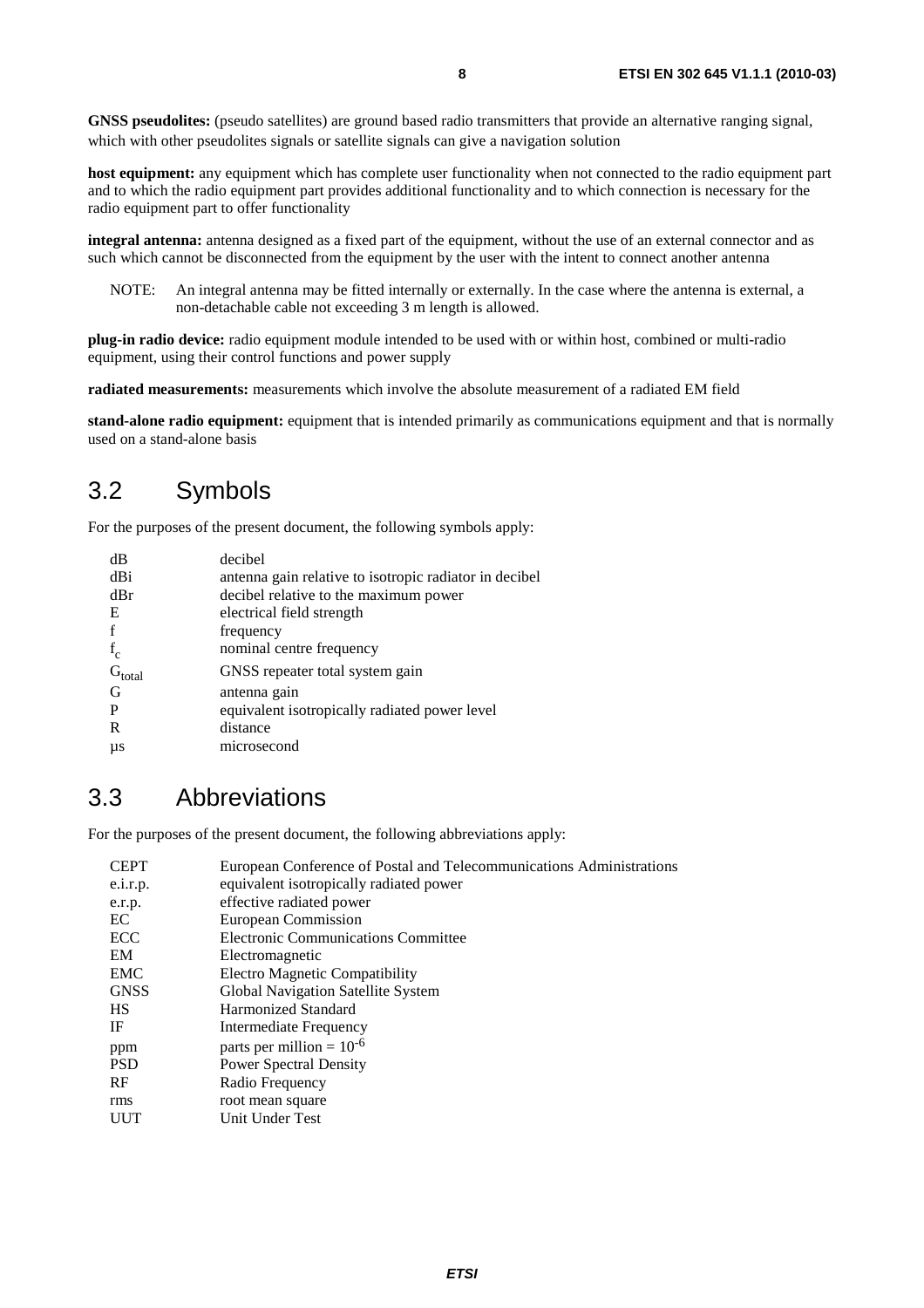## 4 Technical requirements specifications

## 4.1 Environmental profile

The technical requirements of the present document apply under the environmental profile for operation of the equipment, which shall be stated by the manufacturer. The equipment shall comply with all the technical requirements of the present document at all times when operating within the boundary limits of the stated operational environmental profile.

## 4.2 Conformance Requirements

### 4.2.1 Transmit Frequency Band

#### 4.2.1.1 Definition

The transmit frequency bands are the GNSS frequency bands, or part of these bands, in which the GNSS repeater can re-transmit received signals (see table 1).

### 4.2.1.2 Limits

The actual transmit frequency band should be maintained within the GNSS bands.

### 4.2.1.3 Conformance

Conformance tests as defined in clause 5.3.2 shall be carried out.

### 4.2.2 GNSS Repeater Total Gain

#### 4.2.2.1 Definition

The total gain of the GNSS repeater,  $G_{total}$  is the measured maximum gain of all included radio frequency amplifiers added to the sum of the declared maximum gain of all attached antennas (the declared identified maximum gain of the GNSS repeater receive antenna and the declared maximum gain of the GNSS re-broadcast antenna).

 $G<sub>total</sub> [dB] = GNSS$  repeater antenna gain(s) + amplifier gain – cable losses

#### 4.2.2.2 Limits

The total gain will calculated from the measured amplifier gain and the declared maximum of the antenna gains across the declared transmit frequencies within the GNSS bands. The  $G<sub>total</sub>$  gain limit is 45 dB [i.4]. Installed cable losses of up to 3 dB can be assumed.

### 4.2.2.3 Conformance

Conformance tests as defined in clause 5.3.3 shall be carried out.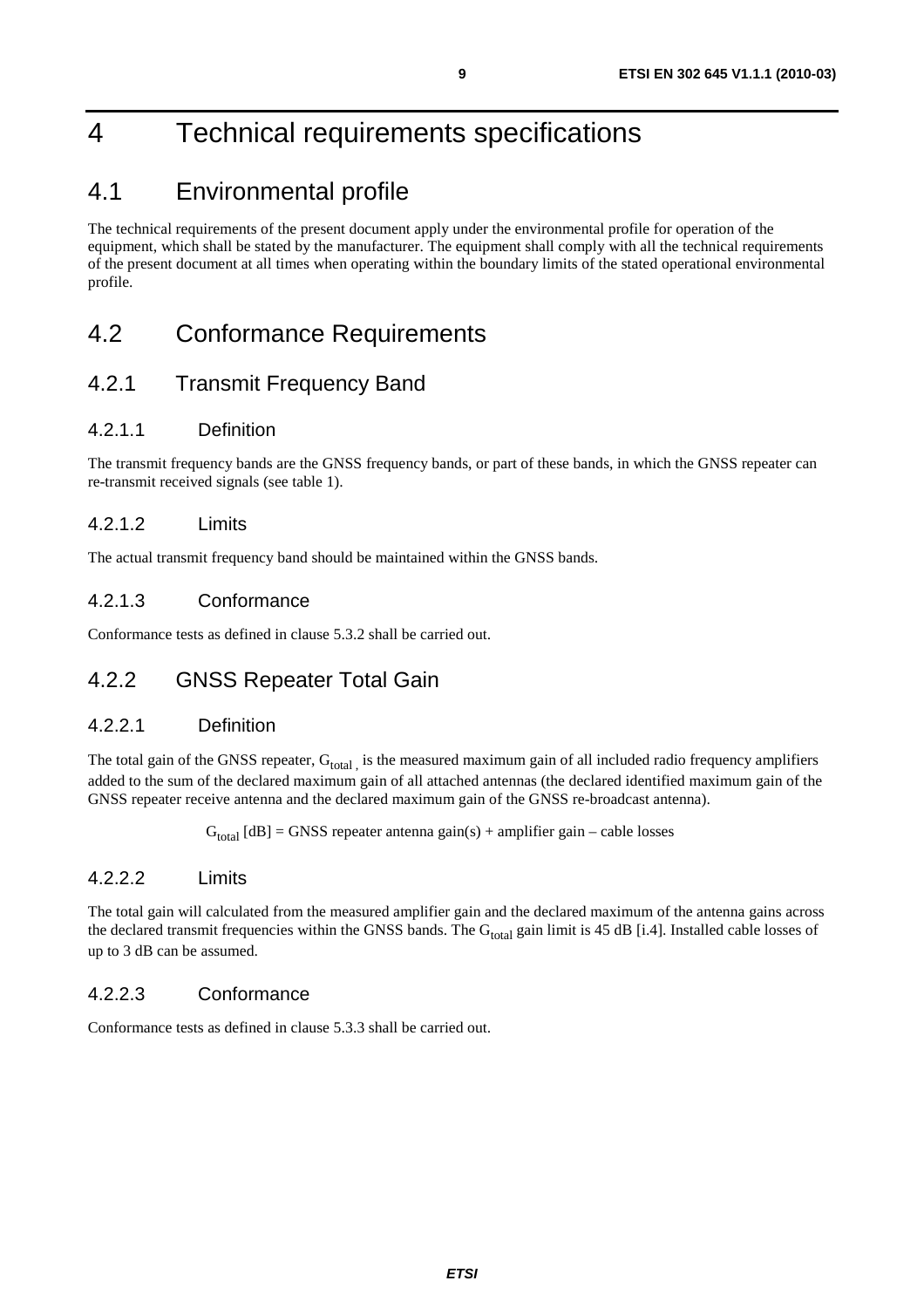## 4.2.3 Output power limitation (saturation e.i.r.p.)

#### 4.2.3.1 Definitions

The saturation output power is the maximum equivalent isotropically radiated power (e.i.r.p.) of the equipment for a sinusoidal input signal of any power level. It relates to the maximum output power level of the system when presented with a high level non-GNSS signal such as a radar pulse. It is not related to the level of re-radiated GNSS signal. Re-radiated GNSS signals would be limited to a significantly lower level by virtue of the limitation on gain given in clause 4.2.2.

#### 4.2.3.2 Limits

The maximum output power shall not exceed -20 dBm for a sinusoidal input signal within any of the frequency bands given in table 1.

The limiting output power capability shall not exceed -27 dBm for a sinusoidal input signal with a frequency of 1 151 MHz or below.

#### 4.2.3.3 Conformance

Conformance tests as defined in clause 5.3.4 shall be carried out.

### 4.2.4 Transmitter unwanted emissions in the spurious domain

#### 4.2.4.1 Definition

These are radio frequency emissions outside the GNSS bands, other than those of the wanted emissions and associated sidebands.

#### 4.2.4.2 Limits

The level of spurious emissions shall not exceed the limits given in tables 2 and 3.

| <b>Frequency range</b>  | Maximum power, e.r.p.<br>(above 1 GHz: e.i.r.p.) | <b>Bandwidth</b> |
|-------------------------|--------------------------------------------------|------------------|
| 30 MHz to 47 MHz        | $-36$ dBm                                        | 100 kHz          |
| 47 MHz to 74 MHz        | $-54$ dBm                                        | 100 kHz          |
| 74 MHz to 87,5 MHz      | $-36$ dBm                                        | 100 kHz          |
| 87,5 MHz to 118 MHz     | $-54$ dBm                                        | 100 kHz          |
| 118 MHz to 174 MHz      | $-36$ dBm                                        | 100 kHz          |
| 174 MHz to 230 MHz      | $-54$ dBm                                        | 100 kHz          |
| 230 MHz to 470 MHz      | $-36$ dBm                                        | 100 kHz          |
| 470 MHz to 862 MHz      | $-54$ dBm                                        | 100 kHz          |
| 862 MHz to 1 GHz        | $-36$ dBm                                        | 100 kHz          |
| 1 GHz to 1,164 GHz      | $-30$ dBm                                        | 1 MHz            |
| 1,300 GHz to 1,559 GHz  | $-30$ dBm                                        | 1 MHz            |
| 1,610 GHz to 12,750 GHz | $-30$ dBm                                        | 1 MHz            |

#### **Table 2: General transmitter spurious emission limits outside the GNSS bands**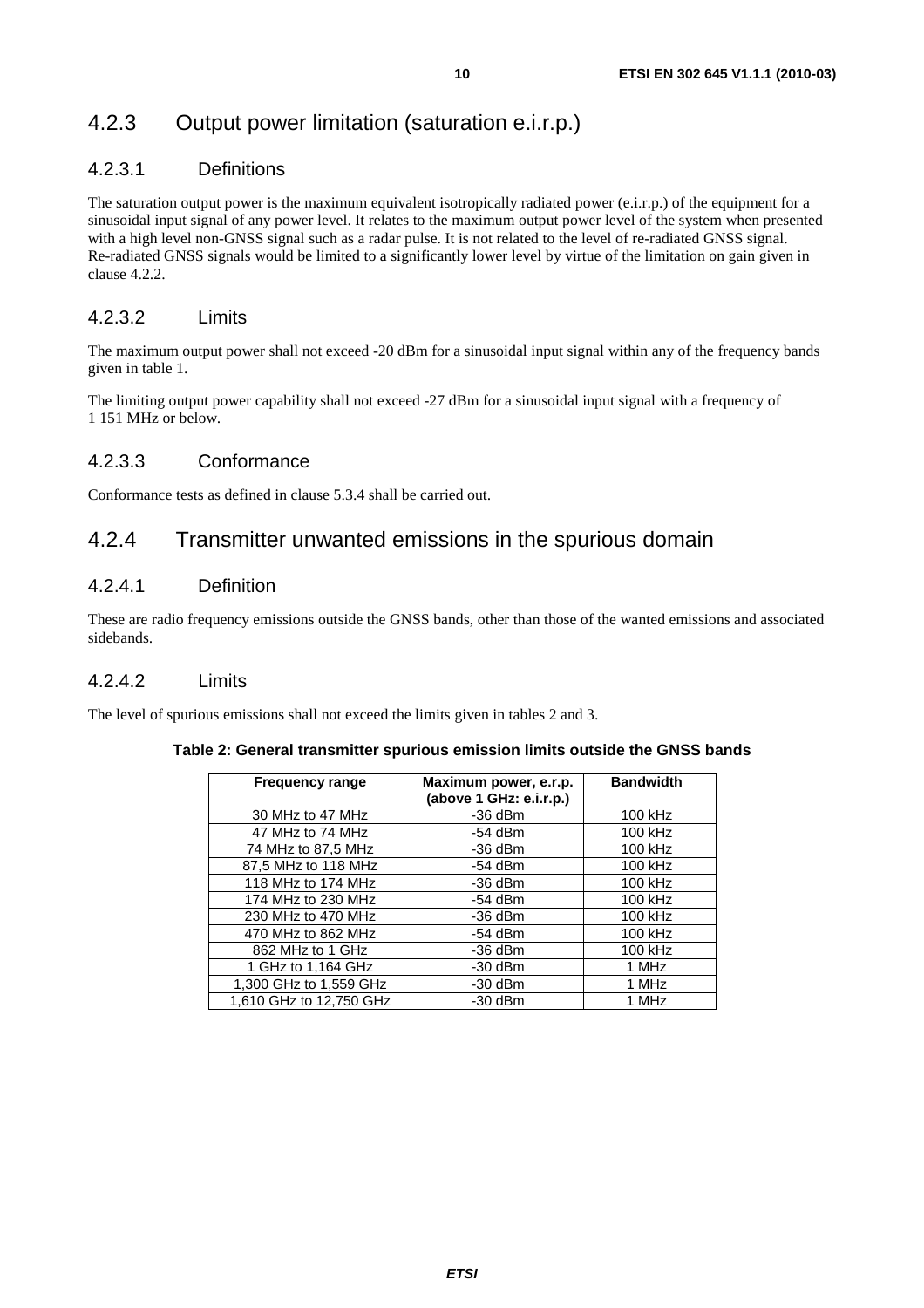| System type operating in   | <b>Band for co-existence</b> | Maximum power,          | <b>Measurement</b> |
|----------------------------|------------------------------|-------------------------|--------------------|
| the same geographical area | requirement                  | e.r.p.                  | <b>Bandwidth</b>   |
|                            |                              | (above 1 GHz: e.i.r.p.) |                    |
| Aeronautical systems       | 960 MHz to 1 151 MHz         | $-52$ dBm               | 1 MHz              |
| DCS 1 800                  | 1805 MHz to 1880 MHz         | $-47$ dBm               | 100 kHz            |
|                            | 1710 MHz to 1785 MHz         | $-61$ dBm               | 100 kHz            |
| PCS 1 900                  | 1 930 MHz to 1 990 MHz       | $-47$ dBm               | 100 kHz            |
|                            | 1850 MHz to 1910 MHz         | $-61$ dBm               | 100 kHz            |
| UTRAN TDD                  | 1 900 MHz to 1 920 MHz       | $-52$ dBm               | 1 MHz              |

| Table 3: Specific spurious emissions limits in geographic coverage |
|--------------------------------------------------------------------|
| area of systems operating in other frequency bands                 |

#### 4.2.4.3 Conformance

Conformance tests as defined in clause 5.3.4 shall be carried out.

## 5 Testing for compliance with technical requirements

### 5.1 Conditions for testing

### 5.1.1 Normal and extreme test conditions

Tests defined in the present document shall be carried out under normal test conditions and where stated, under the extreme test conditions as declared by the manufacturer (see clause 4.1).

### 5.1.2 Test Frequencies and Operating Modes

The measurements for the RF gain and Output Power Limitation shall be performed at the lowest and highest frequency for each of the stated frequency ranges the GNSS repeater is intended to re-transmit. The measurements for transmitter and receiver spurious emissions shall be performed when operating on one of the frequencies for each of the stated frequency ranges.

If the equipment has different nominal transmit bandwidths, the measurements need to be repeated for each of the repeater transmit bandwidth.

For the purpose of testing of the GNSS repeater for its maximum gain an input signal shall be provided to the receiver front end (either the connector, or in case of an integrated antenna, to the receiving antenna).

Confirmation of the total gain of the system can be measured by sweeping a narrow band 20 kHz signal across the transmit bandwidth, the swept input signal to be set at a value of -80 dBm/20 kHz. The resultant value displayed on a spectrum analyser using peak hold shall not exceed a value of -35 dBm/20 kHz. However, if the measured saturation output power is significantly lower than -20 dBm, this lower value should be used to avoid saturation effects giving an incorrect value of gain, through clause 4.2.2.

For the purpose of testing of the GNSS repeater unwanted emissions, a white-noise input signal shall be provided to the receiver front end (either the connector, or in case of an integrated antenna, to the receiving antenna).

NOTE: Only a relatively small power is needed. Assuming a GNSS signal strength of -160 dBW/24 MHz (approximately -144 dBm/MHz) at the earth surface referenced to an isotropic antenna, and a typical receive antenna gain of 3 dBi, the typical GNSS input signal would by approximately -140 dBm/MHz.

A white-noise signal source from a signal generator shall be applied to the input of the GNSS receiver with a PSD of -105 dBm/MHz for the purpose of testing the transmit frequency range.

### 5.1.3 Antennas

The equipment can have either integral or dedicated antennas.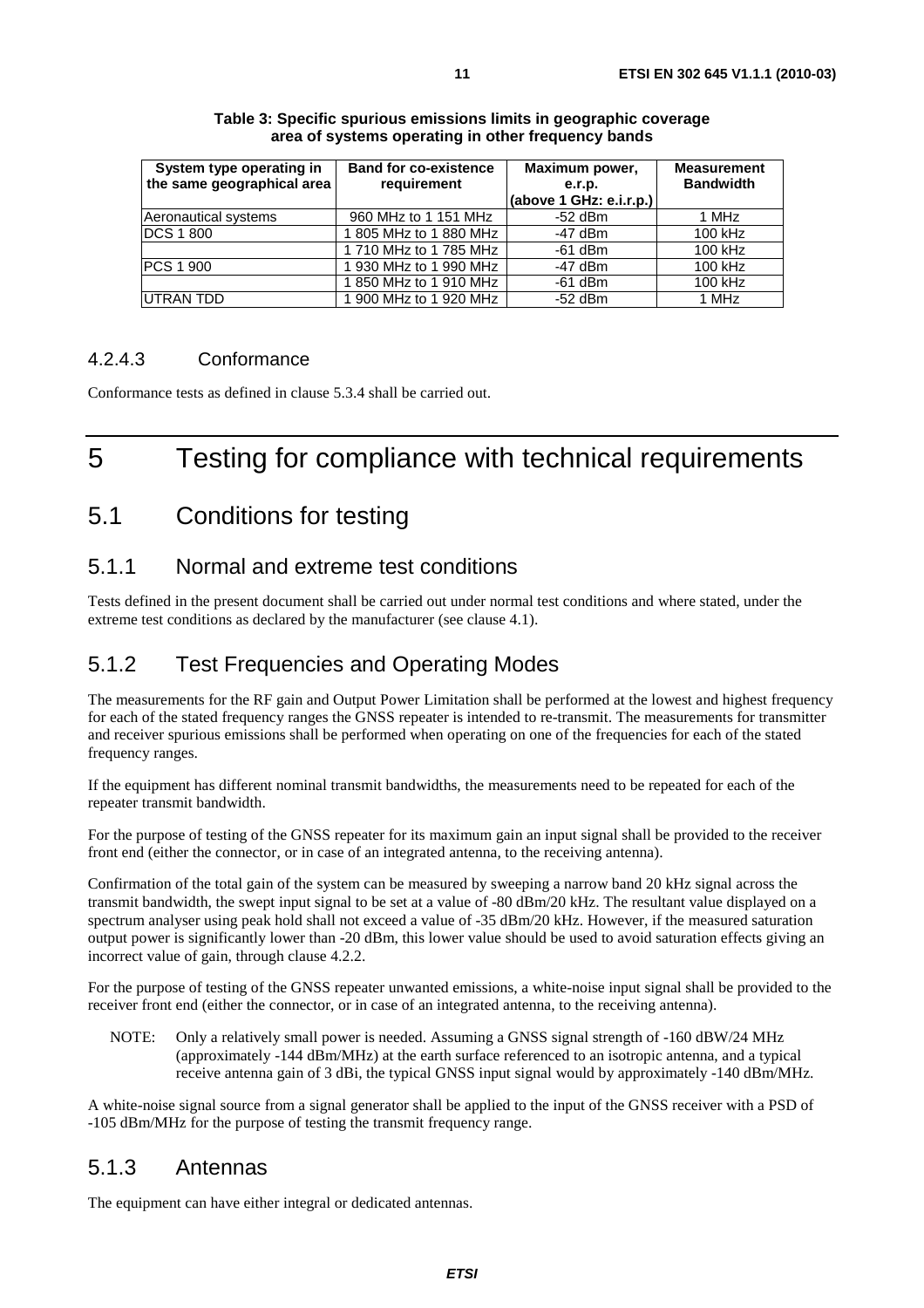Dedicated antennas, further referred to as *dedicated external antennas*, are antennas that are physically external to the equipment and which are assessed in combination with the equipment against the requirements in the present document.

NOTE: It should be noted that assessment does not necessarily lead to testing.

An antenna assembly referred to in the present document is understood as the combination of the antenna (integral or dedicated), its coaxial cable and if applicable, its antenna connector and associated switching components.

Although the measurement methods in the present document allow conducted measurements to be performed, it should be noted that the equipment together with all its intended antenna assemblies shall comply with the applicable technical requirements defined in the present document.

### 5.1.4 Presentation of equipment

#### 5.1.4.1 Testing of host connected equipment and plug-in radio devices

For combined equipment and for radio parts for which connection to or integration with host equipment is required to offer functionality to the radio, different alternative test approaches are permitted. Where more than one such combination is intended, testing shall not be repeated for combinations of the radio part and various host equipment where the latter are substantially similar.

Where more than one such combination is intended and the combinations are not substantially similar, one combination shall be tested against all requirements of the present document and all other combinations shall be tested separately for radiated spurious emissions only.

#### 5.1.4.1.1 The use of a host or test jig for testing plug-in radio devices

Where the radio part is a plug-in radio device which is intended to be used within a variety of combinations, a suitable test configuration consisting of either a test jig or a typical host equipment shall be used. This shall be representative for the range of combinations in which the device may be used. The test jig shall allow the radio equipment part to be powered and stimulated as if connected to or inserted into host or combined equipment. Measurements shall be made to all requirements of the present document.

#### 5.1.4.1.2 Testing of combinations

#### 5.1.4.1.2.1 Alternative A: General approach for combinations

Combined equipment or a combination of a plug-in radio device and a specific type of host equipment may be used for testing according to the full requirements of the present document.

#### 5.1.4.1.2.2 Alternative B: For host equipment with a plug-in radio device

A combination of a plug-in radio device and a specific type of host equipment may be used for testing according to the full requirements of the present document.

For radiated spurious emission tests the most appropriate standard shall be applied to the host equipment. The plug-in radio device shall meet the radiated spurious emissions requirements as described in the present document.

#### 5.1.4.1.2.3 Alternative C: For combined equipment with a plug-in radio device

Combined equipment may be used for testing according to the full requirements of the present document.

For radiated spurious emissions the requirements of the most appropriate harmonized EMC standard shall be applied to the non-radio equipment. The plug-in radio device shall meet the radiated spurious emissions requirements as described in the present document.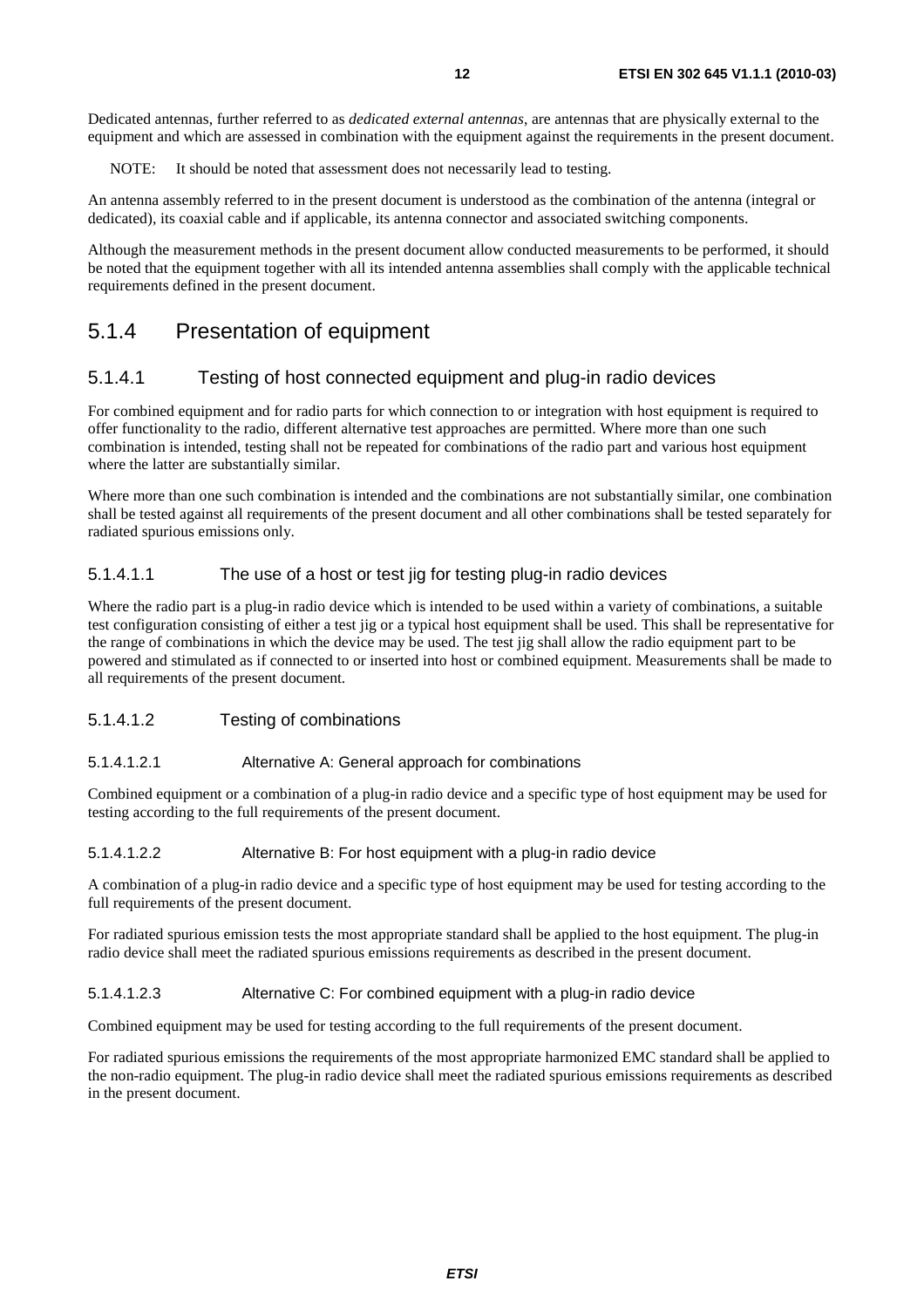In the case where the plug-in radio device is totally integrated and cannot operate independently, radiated spurious emissions for the combination shall be tested using the most appropriate harmonized standard with the radio part in receive and/or standby mode. If the frequency range is less than the one defined in the present document, additional measurements according to the requirements in the present document shall be performed to cover the remaining parts of the frequency range. With the radio in transmit mode, the radiated spurious emissions requirements of the present document shall be applied.

#### 5.1.4.1.2.4 Alternative D: For equipment with multiple radios

Multi-radio equipment, where at least one of the radio parts is within the scope of the present document, may be used for testing according to the full requirements of the present document. Additional requirements and limits for multi-radio equipment are set out in the relevant harmonized radio product standards applicable to the other radio parts.

When measuring spurious emissions in the receive and/or standby mode, it is essential that none of the transmitters within the combined equipment are transmitting.

#### 5.1.4.1.2.4.1 The spurious emissions from each radio can be identified

Where the spurious emissions from each radio can be identified, then the spurious emissions from each radio are assessed to the relevant harmonized radio standard.

#### 5.1.4.1.2.4.2 The spurious emissions from each radio cannot be identified

Where the spurious emissions from each radio cannot be identified, then the combined equipment is assessed to the spurious emission requirements contained in all of the relevant harmonized radio standards applicable to the radios contained within the combined product.

Where the applicable harmonized radio standards contain different limits and measuring conditions, then the combined product is assessed to the harmonized radio standard that specifies the least stringent limits for the common part of the frequency measurement ranges. To assess the remaining parts of the frequency measurement ranges the limits from the relevant harmonized radio standard should be used.

## 5.2 Interpretation of the measurement results

The interpretation of the results recorded in a test report for the measurements described in the present document shall be as follows:

- the measured value related to the corresponding limit shall be used to decide whether an equipment meets the requirements of the present document;
- the value of the measurement uncertainty for the measurement of each parameter shall be separately included in the test report;
- the recorded value of the measurement uncertainty shall be, for each measurement, equal to or lower than the figures in table 4.

The measurement uncertainty figures shall be calculated in accordance with TR 100 028 [1] and shall correspond to an expansion factor (coverage factor) k = 1,96 or k = 2 (which provide confidence levels of respectively 95 % and 95,45 % in the case where the distributions characterizing the actual measurement uncertainties are normal (Gaussian)).

Table 4 is based on such expansion factors.

| <b>Parameter</b>   | Uncertainty         |
|--------------------|---------------------|
| RF frequency       | $±1 \times 10^{-5}$ |
| RF power conducted | $±1,5$ dB           |
| RF power radiated  | $±6$ dB             |
| Humidity           | ±5%                 |
| Temperature        | $+1$ °C             |
|                    |                     |

#### **Table 4: Maximum measurement uncertainty**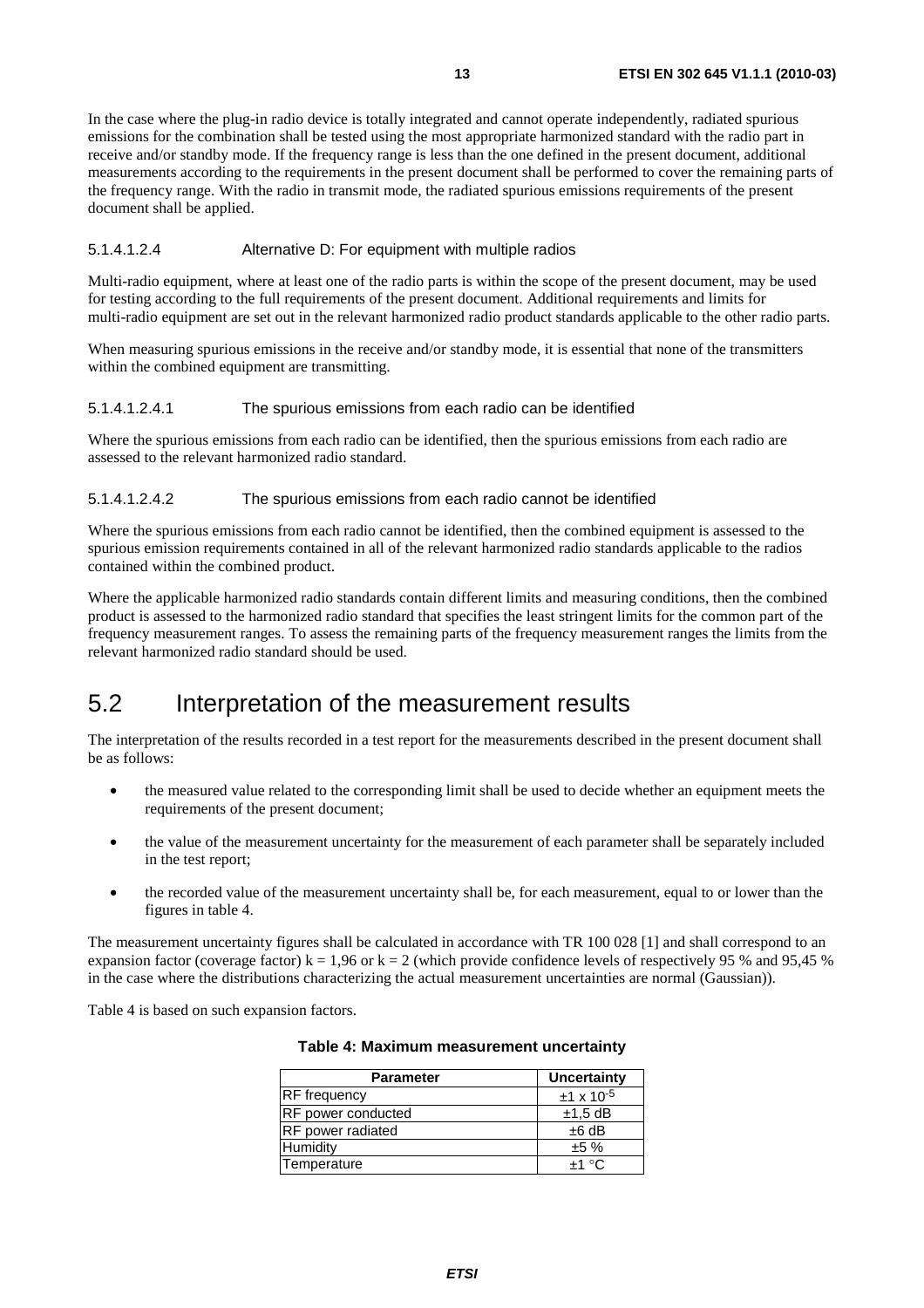## 5.3 Essential radio test suites

### 5.3.1 Product information

The following information is necessary in order to carry out the test suites:

- the operating frequency range $(s)$  of the equipment;
- for each of the frequency ranges, the corresponding nominal re-transmission bandwidth(s) of the equipment;
- the type of the antenna: integral or dedicated;
- the intended combination(s) of the radio equipment power settings and one or more antenna assemblies and their corresponding e.i.r.p. spectral density levels;
- the normal and the extreme operating conditions (e.g. voltage and temperature) that apply to the equipment;
- the type of equipment, for example: stand-alone equipment, plug-in radio device, combined equipment, etc.

### 5.3.2 Transmit Frequency Band

#### 5.3.2.1 Test conditions

These measurements shall be performed under normal test conditions.

For a UUT with antenna connector(s) and using dedicated external antenna(s), or for a UUT with integral antenna(s) but with a temporary antenna connector provided, conducted measurements shall be used.

For a UUT with integral antenna(s) and without a temporary antenna connector, radiated measurements shall be used.

#### 5.3.2.2 Test methods

The transmit frequency bands are the GNSS frequency bands, or part of these bands, in which the GNSS repeater can re-transmit received signals (see table 1).

#### 5.3.2.2.1 Conducted measurement

The UUT shall be connected to the spectrum analyser.

The settings of the spectrum analyser shall be adjusted to optimize the instruments frequency accuracy.

The white- noise input signal from a signal generator shall be applied to the UUT.

In the case of devices with an external antenna, the antenna and device input and output impedance should be investigated. If these impedances are not equal to those of the spectrum analyser and the noise source, the resulting mismatch uncertainty should be added to the total uncertainty of the conducted measurement not exceeding the values in table 4.

The Max Hold function shall be selected and the centre frequency shall be adjusted to the centre re-transmission frequency of the UUT.

The maximum mean value of the power envelope shall be measured and recorded. The frequency span of the spectrum analyser shall be reduced and the marker shall be moved in a positive frequency increment until the upper, (relative to the centre frequency), -10 dBr relative to the maximum of re-transmission is reached. This value shall be noted as f1.

The marker shall then be moved in a negative frequency increment until the lower, (relative to the centre frequency), -10 dBr point is reached. This value shall be noted as f2.

The centre of re-transmission is calculated as  $(f1 + f2)/2$ . This value shall be recorded.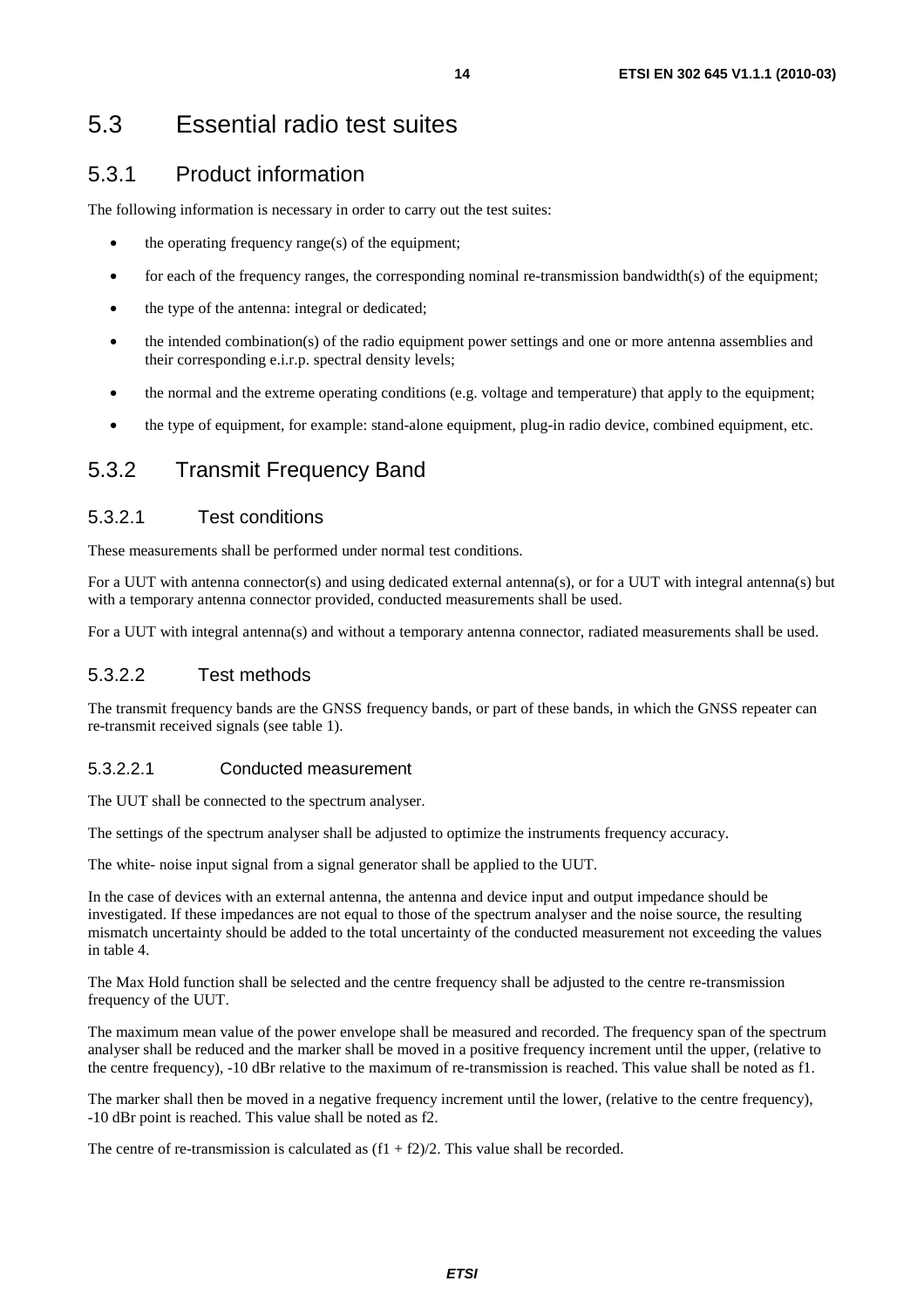#### 5.3.2.2.2 Radiated measurement

The test set up as described in annex B shall be used with a spectrum analyser of sufficient accuracy and sensitivity attached to the test antenna.

NOTE: An open air test site is most likely not usable for this test due to the GNSS signal interfering with the retransmitted signal.

The test procedure is as described under clause 5.3.2.2.1. Mismatch uncertainties do not apply.

### 5.3.3 GNSS Repeater Total gain

#### 5.3.3.1 Test conditions

For a UUT with antenna connector(s) and using dedicated external antenna(s), or for a UUT with integral antenna(s) but with a temporary antenna connector provided, conducted measurements shall be used.

For a UUT with integral antenna(s) and without a temporary antenna connector, radiated measurements shall be used.

The UUT shall be configured to operate at the highest stated transmitter output power level, i.e. the highest gain step.

#### 5.3.3.2 Test method

#### 5.3.3.2.1 Conducted measurement

These measurements need only to be performed at normal test conditions.

For the purpose of this test, the minimum transmitter on-time from the signal generator shall be 10 seconds.

The transmitter shall be connected to the measuring equipment via a suitable attenuator and the Gain  $G_{total}$  as defined shall be measured and recorded.

The Gain  $G_{total}$  shall be determined using a spectrum analyser of adequate bandwidth.

The Gain  $G<sub>total</sub>$  to be measured is the highest gain found in any 1 MHz band.

#### **Step 0:**

Connect the signal generator transmitter output signal to the spectrum analyser and check that the signal is set at -80 dBm/20 kHz.

#### **Step 1:**

Connect the UUT to the spectrum analyser and use the following settings:

| The centre frequency of the GNSS re-transmission under test.<br>Centre Frequency: |  |
|-----------------------------------------------------------------------------------|--|
|-----------------------------------------------------------------------------------|--|

- Resolution BW: 20 kHz.
- Video BW: 20 kHz.
- Frequency Span: 2 x Nominal re-transmission bandwidth (e.g. 40 MHz for a 20 MHz re-transmission bandwidth).
- **Detector Mode:** Average.
- Trace Mode: Max Hold.

#### **Step 2:**

Connect signal generator to UUT.

When the trace is complete, record the level against frequency.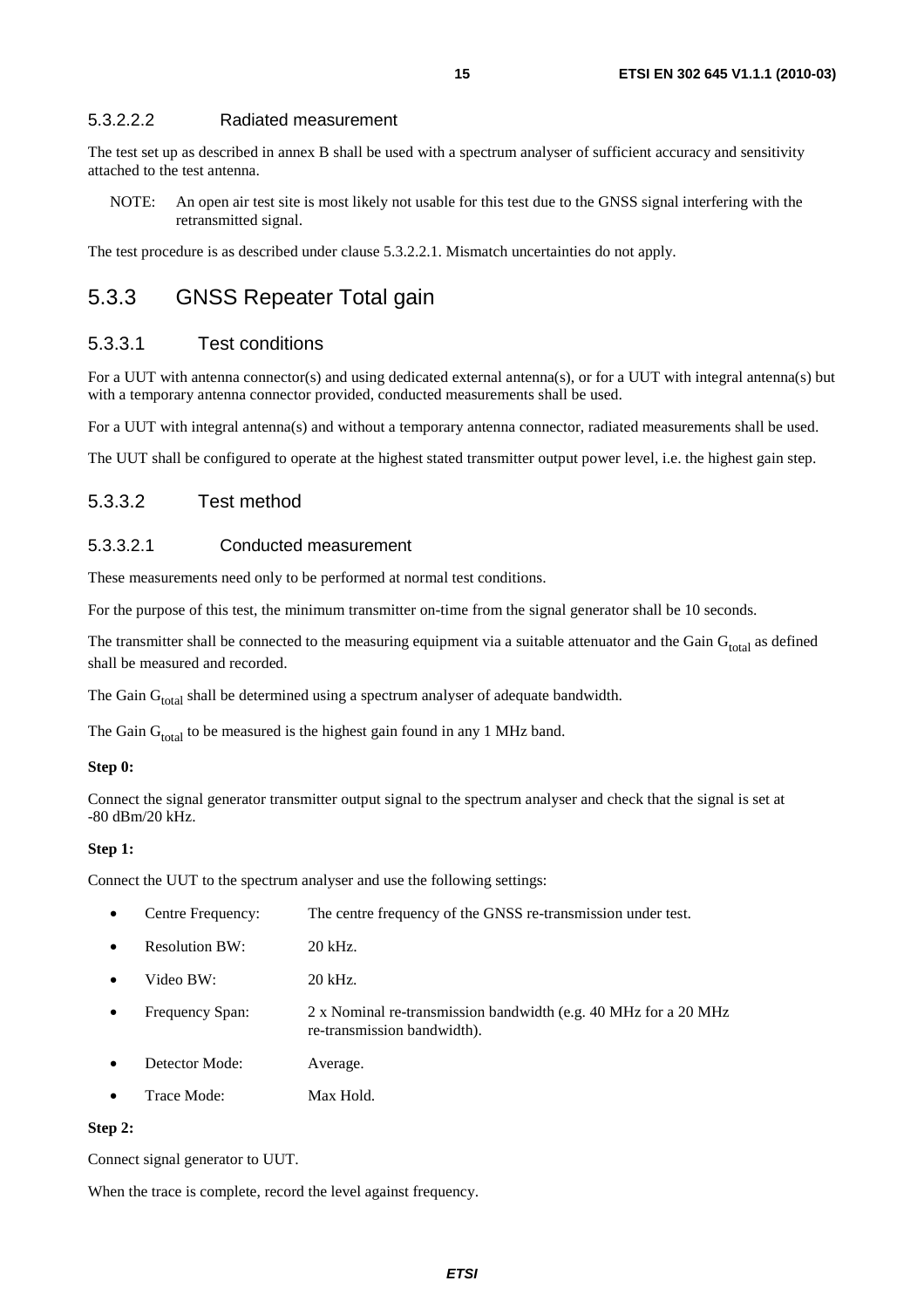NOTE: The detector mode "Average" is often referred to as "RMS Average" but do not use Video Average.

#### **Step 3:**

When the trace is complete, capture the trace using the "Hold" or "View" option on the spectrum analyser.

Find the maximum value of the trace and place the analyser marker on this maximum. The difference between this and the -80 dBm/20 kHz level is the amplifier gain. It shall be recorded Gain. This Gain added to the sum of the attached re- broadcast antennas is the Gain  $G_{total}$ .

In case of conducted measurements on smart antenna systems operating in a mode with multiple transmit chains active simultaneously, the  $G<sub>total</sub>$  of each transmit chain shall be measured separately to calculate the total  $G<sub>total</sub>$  for the UUT.

#### **Step 4:**

 $G_{total}$  shall be recorded in the test report. The  $G_{total}$  gain limit is 45 dB [i.4]. Installed cable losses of up to 3 dB can be assumed.

#### 5.3.3.2.2 Radiated measurement

When performing radiated measurements on a UUT with a directional antenna, the UUT shall be configured/positioned for maximum e.i.r.p. in the horizontal plane.

A test site as described in annex B and using the applicable measurement procedures as described in annex C shall be used.

The test procedure is further as described under clause 5.3.3.2.1.

For measuring the RF output power, it is likely that a radiated measurement would be performed using a spectrum analyser or measurement receiver, rather than a wide band power sensor. If this is the case and if the resolution bandwidth capability of the measurement device is narrower than the occupied bandwidth of the UUT signal measured, then the method of measurement shall be documented in the test report.

Radiated measurements shall be conducted inside an anechoic chamber and a substitution antenna method used to assess the input level to the GNSS repeater against which the gain measurement will be assessed.

The  $G<sub>total</sub>$  gain limit is 45 dB [i.4]. Installed cable losses of up to 3 dB can be assumed.

### 5.3.4 Maximum output power (saturation e.i.r.p.)

#### 5.3.4.1 Test conditions

For a UUT with antenna connector(s) and using dedicated external antenna(s), or for a UUT with integral antenna(s) but with a temporary antenna connector provided, conducted measurements shall be used.

For a UUT with integral antenna(s) and without a temporary antenna connector, radiated measurements shall be used.

The UUT shall be configured to operate at the highest stated transmitter output power level, i.e. the highest gain step.

#### 5.3.4.2 Test method

#### 5.3.4.2.1 Conducted measurement

These measurements need only to be performed at normal test conditions.

For the purpose of this test, the minimum transmitter on-time from the signal generator shall be 10 seconds.

The transmitter shall be connected to the measuring equipment via a suitable attenuator and the power as defined shall be measured and recorded.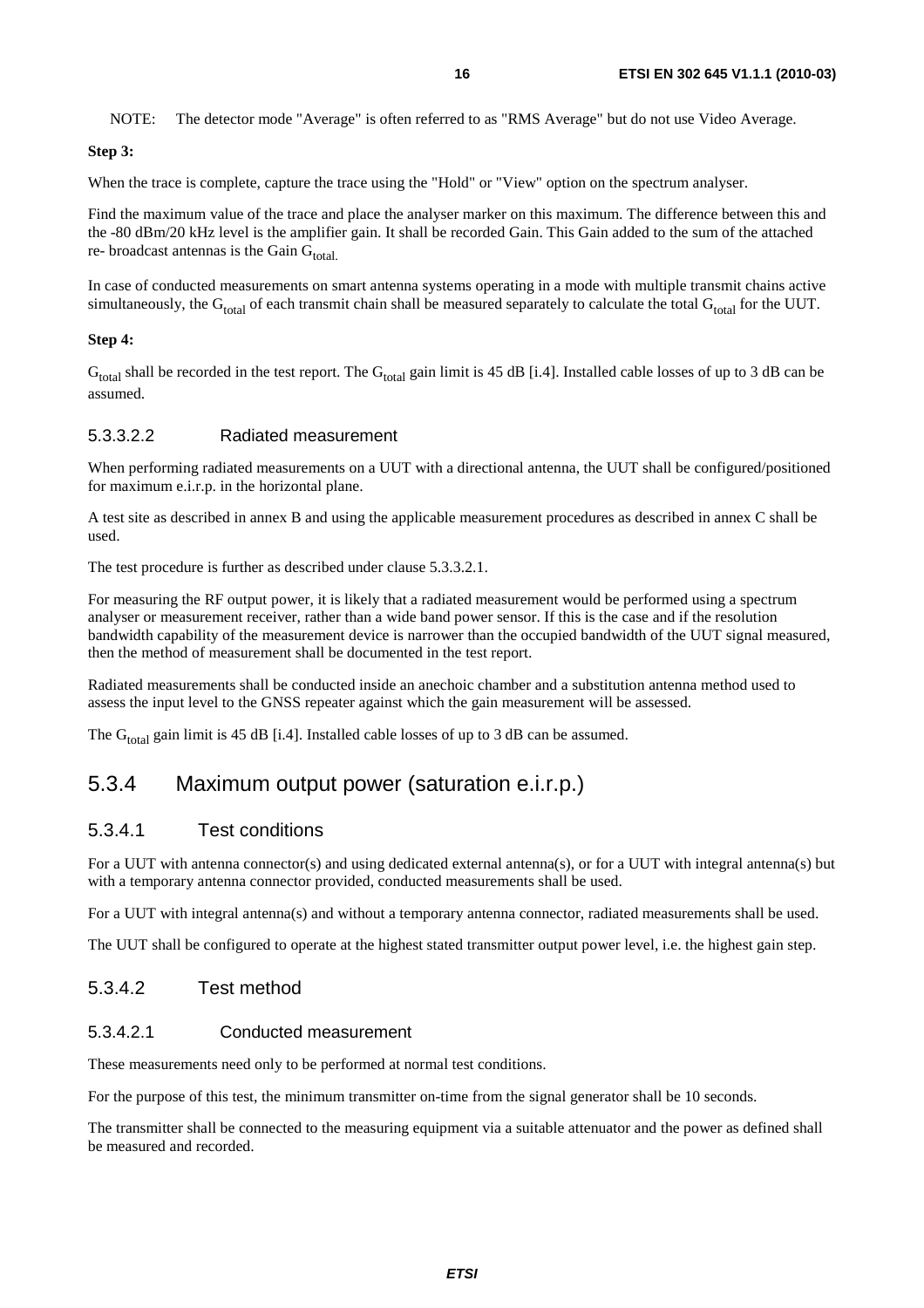#### **Step 0:**

Connect the signal generator transmitter output signal to the spectrum analyser and check that the signal is set at -80 dBm/20 kHz.

#### **Step 1:**

Connect the signal generator to the UUT and connect the UUT to the spectrum analyser and use the following settings:

| $\bullet$ | Centre Frequency:     | The centre frequency of the GNSS re-transmission under test.                                   |
|-----------|-----------------------|------------------------------------------------------------------------------------------------|
| $\bullet$ | <b>Resolution BW:</b> | 20 kHz.                                                                                        |
| $\bullet$ | Video BW:             | 20 kHz.                                                                                        |
| $\bullet$ | Frequency Span:       | 2 x Nominal re-transmission bandwidth (e.g. 40 MHz for a 20 MHz re-transmission<br>bandwidth). |
| $\bullet$ | Detector Mode:        | Average.                                                                                       |
|           | Trace Mode:           | Max Hold.                                                                                      |

#### **Step 2:**

When the trace is complete, record the level against frequency.

NOTE 1: The detector mode "Average" is often referred to as "RMS Average" but do not use Video Average.

#### **Step 3:**

When the trace is complete, the trace shall be captured using the "Hold" or "View" option on the spectrum analyser.

Find the maximum value of the trace and place the spectrum analyser marker on this maximum and record its level.

#### **Step 4:**

Increase the signal generator output in steps until the recorded value is less than 1 dB greater than the previous value, if this condition is not met continue and repeat steps 1-3 increasing the signal generator output by 2 dB each time until it is. Record this analyser value as the saturation output power. The test is now complete.

#### **Step 5:**

The saturation output power shall be recorded in the test report.

NOTE 2: If the recorded value of the saturation e.i.r.p. is less than the recorded output power of the GNSS repeater value identified during the total gain measurement in clause 5.3.3, then clause 5.3.3 is repeated using a signal generator input signal that is lower than that previously used, (-80 dBm/20 kHz). The new signal generator input signal value for the measurement of gain in clause 5.3.3: is 50 dB below the identified saturation output power of clause 5.3.4.

#### 5.3.4.2.2 Radiated measurement

When performing radiated measurements on a UUT with a directional antenna, the UUT shall be configured/positioned for maximum e.i.r.p. in the horizontal plane.

A test site as described in annex B and using the applicable measurement procedures as described in annex C shall be used.

The test procedure is further as described under clause 5.3.4.2.1.

For measuring the RF output power, it is likely that a radiated measurement would be performed using a spectrum analyser or measurement receiver, rather than a wide band power sensor. If this is the case and if the resolution bandwidth capability of the measurement device is narrower than the occupied bandwidth of the UUT signal measured, then the method of measurement shall be documented in the test report.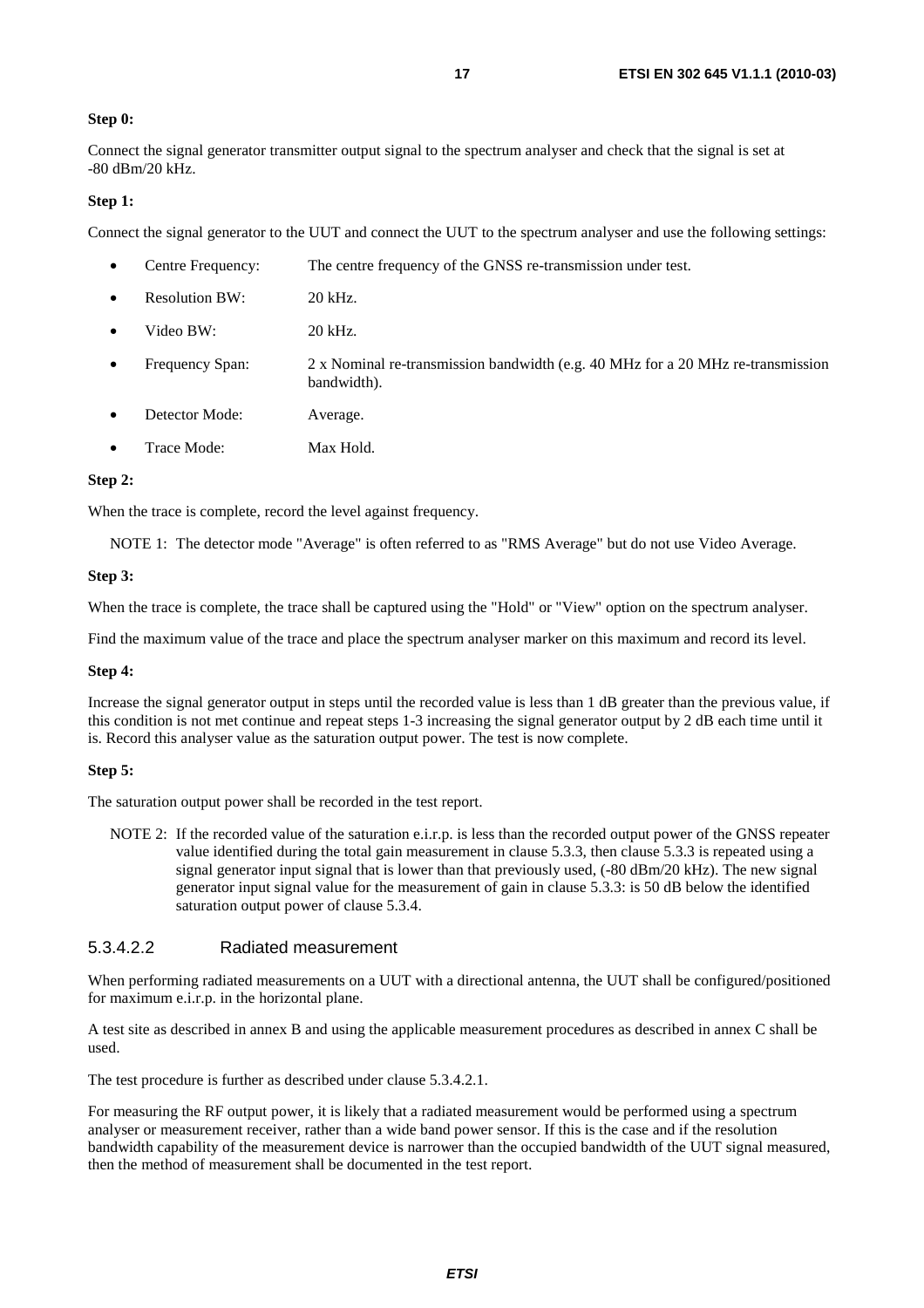### 5.3.5 Transmitter unwanted emissions in the spurious domain

#### 5.3.5.1 Test conditions

The white noise generator shall be applied to the UUT in accordance with clause 5.1.2.

The measurements shall be performed under normal test conditions. The UUT shall be configured to operate at the highest stated power level.

For UUT without an integral antenna and for a UUT with an integral antenna but with a temporary antenna connector, one of the following options shall be used:

- a) the level of unwanted emissions shall be measured as their power in a specified load (conducted unwanted emissions) and their radiated power when radiated by the cabinet or structure of the equipment with the antenna connector terminated by a specified load (cabinet radiation); or
- b) the level of unwanted emissions shall be measured as their radiated power when radiated by cabinet and antenna.

In the case where the UUT has an integral antenna, but no temporary antenna connector, only radiated measurements shall be used.

#### 5.3.5.2 Test method

#### 5.3.5.2.1 Conducted measurement

The UUT shall be connected to a spectrum analyser capable of RF power measurements.

5.3.5.2.1.1 Pre-scan

The test procedure below shall be used to identify potential unwanted emissions of the UUT.

#### **Step 1:**

The sensitivity of the spectrum analyser should be such that the noise floor is at least 6 dB below the limits given in clause 4.2.4.2, tables 2 and 3.

#### **Step 2:**

The emissions shall be measured over the range 30 MHz to 1 000 MHz.

Spectrum analyser settings:

|  | Resolution bandwidth: | 100 kHz. |
|--|-----------------------|----------|
|--|-----------------------|----------|

- Video bandwidth: 100 kHz.
- Detector mode: Peak.
- Trace Mode: Max Hold.

Any emissions identified that fall within the 6 dB range below the applicable limit, shall be individually measured using the procedure in clause 5.3.5.2.1.2 and compared to the limits given in clause 4.2.4.2, tables 2 and 3.

#### **Step 3:**

The emissions shall now be measured over the ranges:

- 1 GHz to 1,164 GHz.
- $1,300$  GHz to  $1,559$  GHz.
- $\bullet$  1.610 GHz to 12.75 GHz.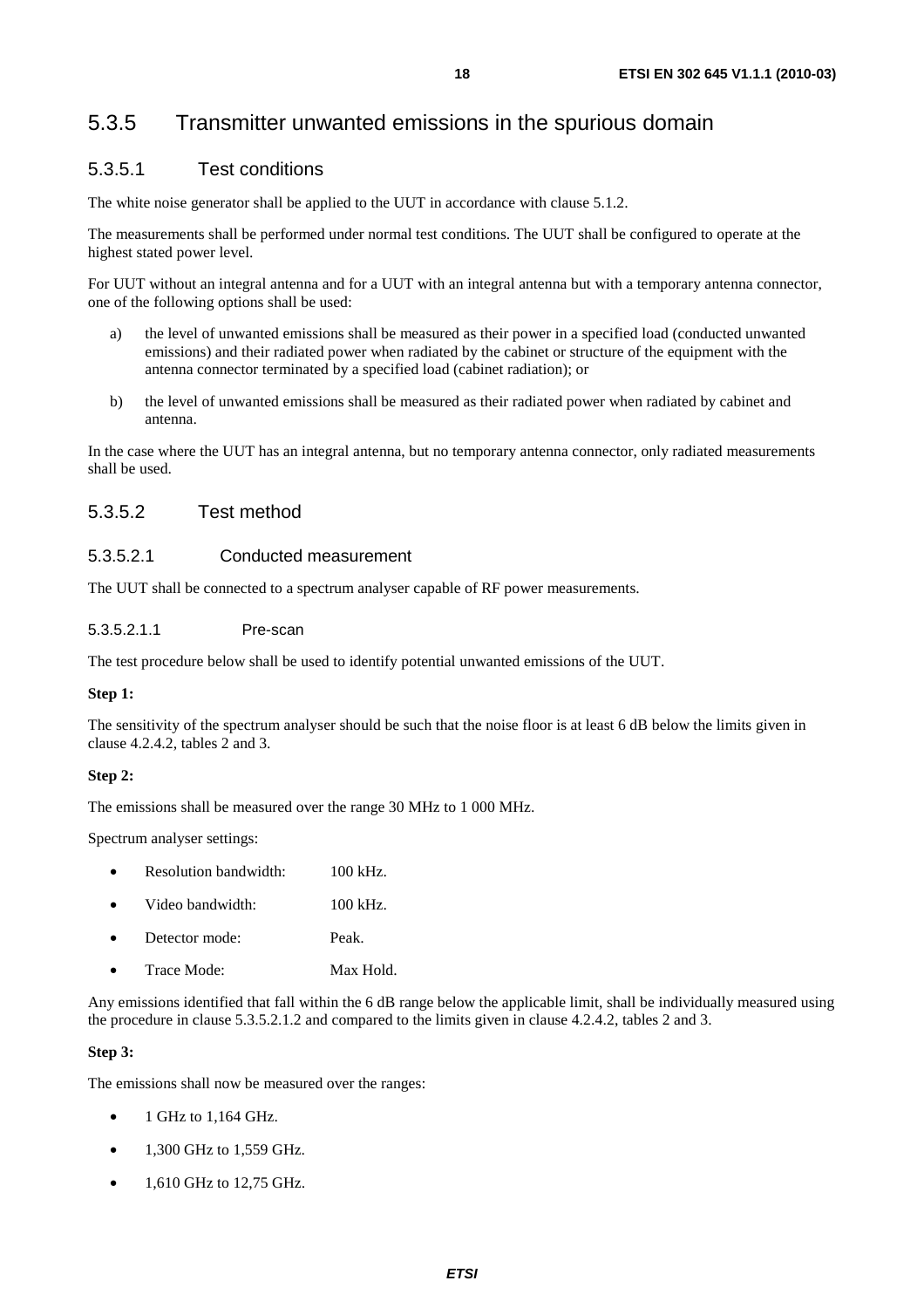however, outside the frequencies measured under clause 5.3.4.

Spectrum analyser settings:

- Resolution bandwidth: 1 MHz.
- Video bandwidth: 1 MHz.
- Detector mode: Peak.
- Trace Mode: Max Hold.
- NOTE: For these pre-scan measurements, the bands adjacent to the GNSS bands (20 MHz above and below the respective band) should be monitored for an extended period of time, e.g. by using a sweep time of 30 seconds or more.

Any emissions identified during the sweeps above that fall within the 6 dB range below the applicable limit, shall be individually measured using the procedure in clause 5.3.5.2.1.2 and compared to the limits given in clause 4.2.4.2, tables 2 and 3.

For measurements in frequency bands included in table 3 of clause 4.2.4.2, i.e. the DCS 1 800 and PCS 1 900 frequency bands, the resolution bandwidth and video bandwidth shall be narrowed down to 100 kHz instead of using 1 MHz.

#### 5.3.5.2.1.2 Measurement of the emissions identified during the pre-scan

The limits for unwanted emissions in clause 4.2.4.2 refer to average power levels.

The steps below shall be used to accurately measure the individual unwanted emissions identified during the pre-scan measurements above.

A simple measurement using the Video Average detector of the spectrum analyser is permitted. The measured values shall be recorded and compared with the limits in clause 4.2.4.2, tables 2 and 3.

#### **Step 1:**

The level of the emissions shall be measured in the time domain, using the following spectrum analyser settings:

- Centre Frequency: Frequency of emission identified during the pre-scan.
- Resolution Bandwidth:  $100 \text{ kHz}$  (< 1 GHz) / 1 MHz (> 1 GHz).
- Video Bandwidth:  $100 \text{ kHz}$  (< 1 GHz) / 1 MHz (> 1 GHz).
- Frequency Span: 0 Hz.
- Trigger: Video Trigger.
- Detector: Peak.
- Trace Mode: Clear Write.

Adjust the centre frequency (fine tune) to capture the highest level of one burst or sequence of the emission to be measured.

#### **Step 2:**

Change the following setting on the spectrum analyser:

Detector Video Average, minimum of 100 sweeps.

The measured value is the average power of this emission during the on-time of the burst. The value shall be recorded and compared with the limit in clause 4.2.4.2.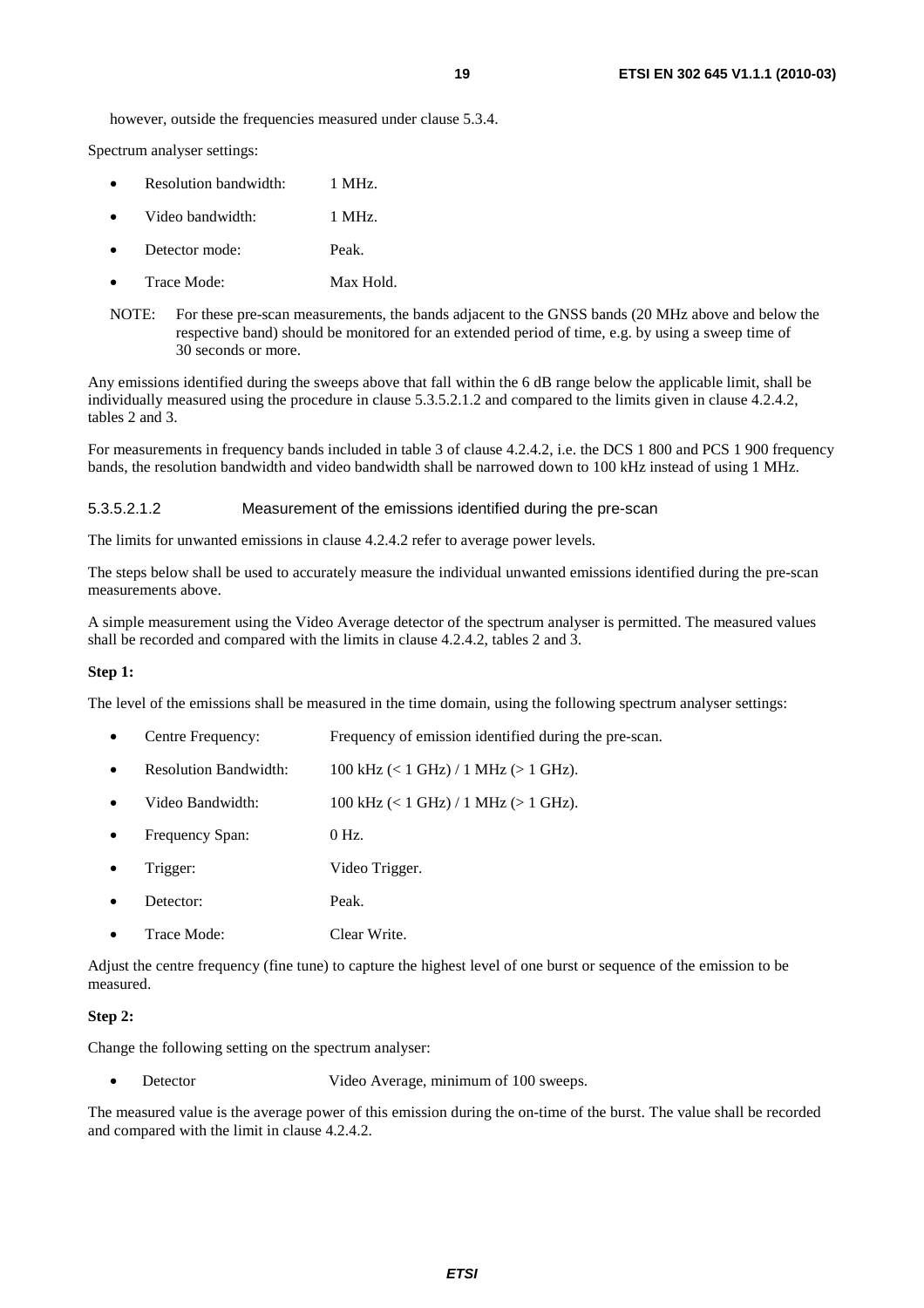#### 5.3.5.2.2 Radiated measurement

The test set up as described in annex B shall be used with a spectrum analyser of sufficient accuracy attached to the test antenna (see clause 5.2).

The test procedure is as described under clause 5.3.5.2.1.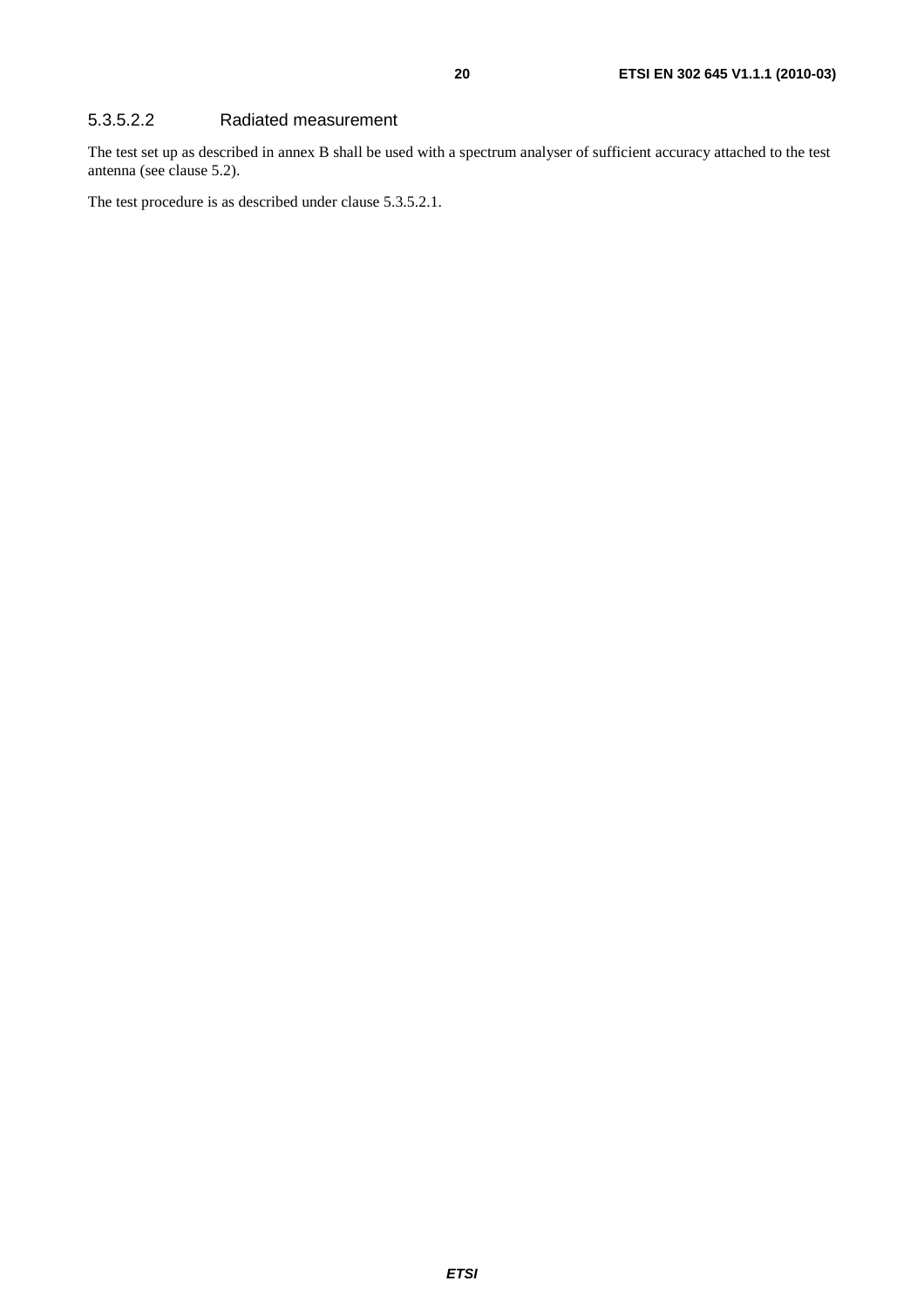## Annex A (normative): HS Requirements and conformance Test specifications Table (HS-RTT)

The HS Requirements and conformance Test specifications Table (HS-RTT) in table A.1 serves a number of purposes, as follows:

- it provides a statement of all the requirements in words and by cross reference to (a) specific clause(s) in the present document or to (a) specific clause(s) in (a) specific referenced document(s);
- it provides a statement of all the test procedures corresponding to those requirements by cross reference to (a) specific clause(s) in the present document or to (a) specific clause(s) in (a) specific referenced document(s);
- it qualifies each requirement to be either:
	- Unconditional: meaning that the requirement applies in all circumstances; or
	- Conditional: meaning that the requirement is dependent on the manufacturer having chosen to support optional functionality defined within the schedule;
- in the case of Conditional requirements, it associates the requirement with the particular optional service or functionality;
- it qualifies each test procedure to be either:
	- Essential: meaning that it is included with the Essential Radio Test Suite and therefore the requirement shall be demonstrated to be met in accordance with the referenced procedures;
	- Other: meaning that the test procedure is illustrative but other means of demonstrating compliance with the requirement are permitted.

#### **Table A.1: HS Requirements and conformance Test specifications Table (HS-RTT)**

| <b>Harmonized Standard EN 302 645</b><br>The following technical requirements and test specifications are relevant to the presumption of conformity<br>under the article 3.2 of the R&TTE Directive |                                                               |                                |                                   |                  |     |                                |  |  |  |  |
|-----------------------------------------------------------------------------------------------------------------------------------------------------------------------------------------------------|---------------------------------------------------------------|--------------------------------|-----------------------------------|------------------|-----|--------------------------------|--|--|--|--|
| <b>Requirement</b>                                                                                                                                                                                  |                                                               |                                | <b>Requirement Conditionality</b> |                  |     | <b>Test Specification</b>      |  |  |  |  |
| <b>No</b>                                                                                                                                                                                           | <b>Description</b>                                            | Reference:<br><b>Clause No</b> | U/C                               | <b>Condition</b> | E/O | Reference:<br><b>Clause No</b> |  |  |  |  |
|                                                                                                                                                                                                     | <b>Transmit Frequency</b><br><b>Band</b>                      | 4.2.1                          | U                                 |                  | E   | 5.3.2                          |  |  |  |  |
| $\mathbf{2}$                                                                                                                                                                                        | <b>GNSS Repeater Total</b><br>Gain                            | 4.2.2                          | U                                 |                  | Е   | 5.3.3                          |  |  |  |  |
| 3                                                                                                                                                                                                   | Output Power limitation<br>(saturation e.i.r.p.)              | 4.2.3                          | U                                 |                  | Е   | 5.3.4                          |  |  |  |  |
| 4                                                                                                                                                                                                   | Transmitter unwanted<br>lemissions in the<br>Ispurious domain | 4.2.4                          | U                                 |                  | E   | 5.3.5                          |  |  |  |  |

#### **Key to columns:**

#### **Requirement:**

**No** A unique identifier for one row of the table which may be used to identify a requirement or its test specification.

**Description** A textual reference to the requirement.

**Clause Number** Identification of clause(s) defining the requirement in the present document unless another document is referenced explicitly.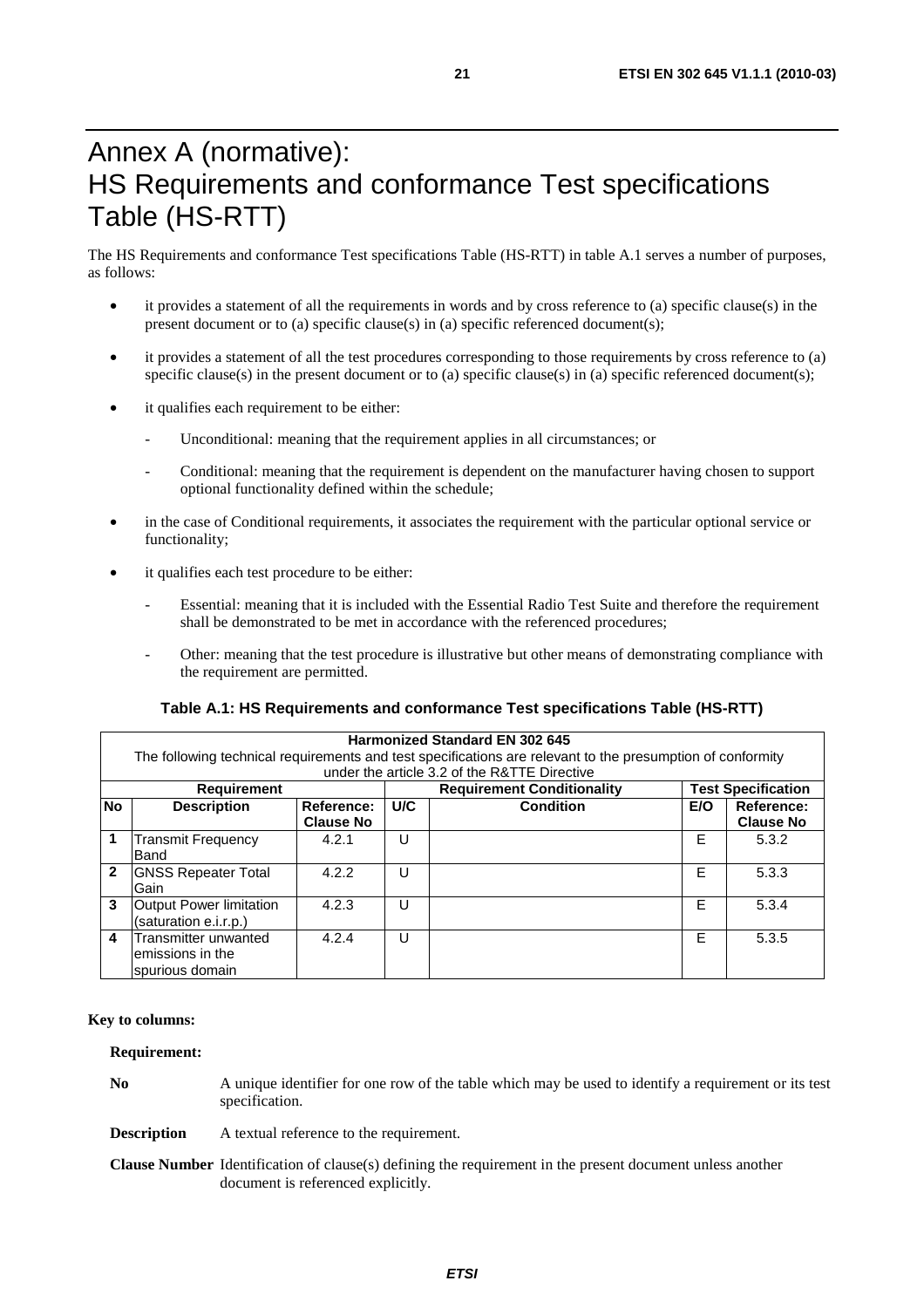#### **Requirement Conditionality:**

- **U/C** Indicates whether the requirement is to be *unconditionally* applicable (U) or is *conditional* upon the manufacturers claimed functionality of the equipment (C).
- **Condition** Explains the conditions when the requirement shall or shall not be applicable for a technical requirement which is classified "conditional".

#### **Test Specification:**

- **E/O** Indicates whether the test specification forms part of the Essential Radio Test Suite (E) or whether it is one of the Other Test Suite (O).
- NOTE: All tests whether "E" or "O" are relevant to the requirements. Rows designated "E" collectively make up the Essential Radio Test Suite; those designated "O" make up the Other Test Suite; for those designated "X" there is no test specified corresponding to the requirement. The completion of all tests classified "E" as specified with satisfactory outcomes is a necessary condition for a presumption of conformity. Compliance with requirements associated with tests classified "O" is a necessary condition for presumption of conformity, although conformance with the requirement may be claimed by an equivalent test or by manufacturer's assertion supported by appropriate entries in the technical construction file.
- **Clause Number** Identification of clause(s) defining the test specification in the present document unless another document is referenced explicitly. Where no test is specified (that is, where the previous field is "X") this field remains blank.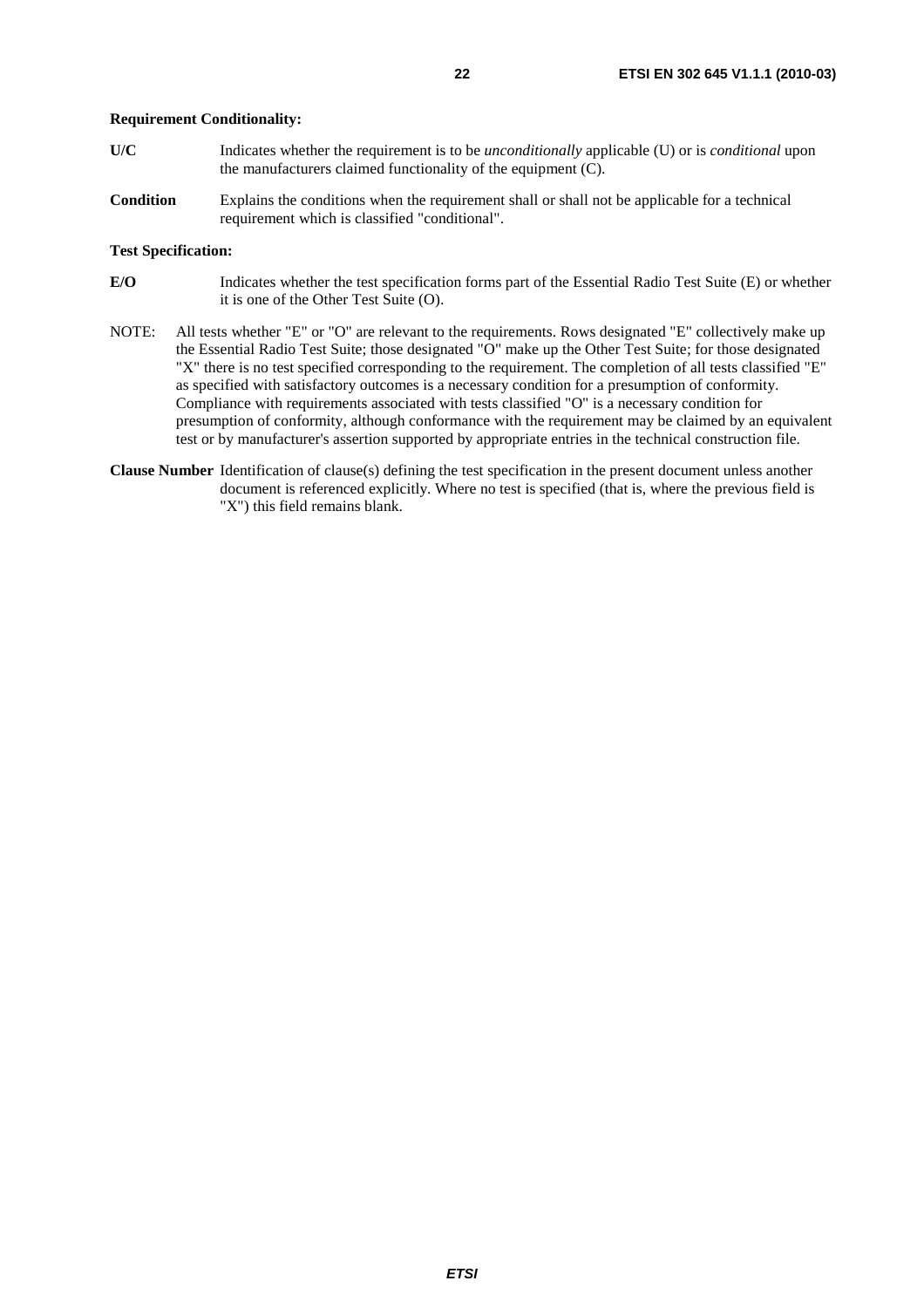## Annex B (normative): Test sites and arrangements for radiated measurements

## B.1 Test sites

## B.1.1 Open air test sites

The term "open air" should be understood from an electromagnetic point of view. Such a test site may be really in open air or alternatively with walls and ceiling transparent to the radio waves at the frequencies considered.

An open air test site may be used to perform the measurements using the radiated measurement methods described in clause 5. Absolute or relative measurements may be performed on transmitters or on receivers; absolute measurements of field strength require a calibration of the test site. Above 1 GHz, measurements should be done in anechoic conditions. This may be met by semi anechoic sites provided reflections are avoided.

For measurements at frequencies below 1 GHz, a measurement distance appropriate to the frequency shall be used. For frequencies above 1 GHz, any suitable measuring distance may be used. The equipment size (excluding the antenna) shall be less than 20 % of the measuring distance. The height of the equipment or of the substitution antenna shall be 1,5 m; the height of the test antenna (transmit or receive) shall vary between 1 m and 4 m.

Sufficient precautions shall be taken to ensure that reflections from extraneous objects adjacent to the site do not degrade the measurement results, in particular:

- no extraneous conducting objects having any dimension in excess of a quarter wavelength of the highest frequency tested shall be in the immediate vicinity of the site according to CISPR 16 [2];
- all cables shall be as short as possible; as much of the cables as possible shall be on the ground plane or preferably below; and the low impedance cables shall be screened.

The general measurement arrangement is shown in figure B.1.



NOTE: 1: Equipment under test.

- 2: Test antenna.
- 3: High pass filter (as required).
- 4: Spectrum analyser or measuring receiver.

#### **Figure B.1: Measuring arrangement**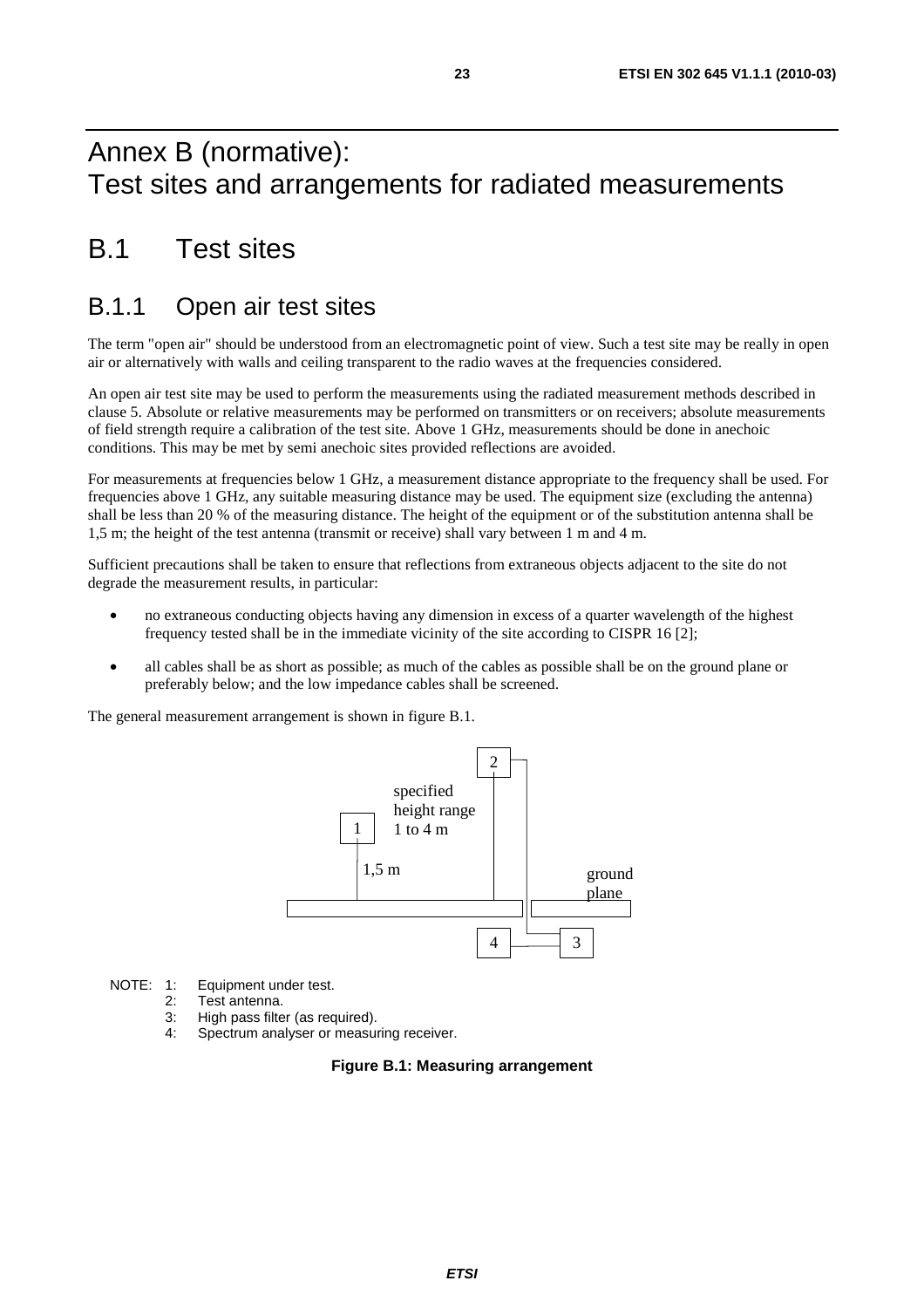## B.1.2 Anechoic chamber

### B.1.2.1 General

An anechoic chamber is a well shielded chamber covered inside with radio frequency absorbing material and simulating a free space environment. It is an alternative site on which to perform the measurements using the radiated measurement methods described in clause C.2. Absolute or relative measurements may be performed on transmitters or on receivers. Absolute measurements of field strength require a calibration of the anechoic chamber. The test antenna, equipment under test and substitution antenna are used in a way similar to that at the open air test site, but are all located at the same fixed height above the floor.

### B.1.2.2 Description

An anechoic chamber should meet the requirements for shielding loss and wall return loss as shown in figure B.2. Figure B.3 shows an example of the construction of an anechoic chamber having a base area of 5 m by 10 m and a height of 5 m. The ceiling and walls are coated with pyramidically formed absorbers approximately 1 m high. The base is covered with special absorbers which form the floor. The available internal dimensions of the chamber are  $3 \text{ m} \times 8 \text{ m} \times 3 \text{ m}$ , so that a maximum measuring distance of 5 m in the middle axis of this chamber is available. The floor absorbers reject floor reflections so that the antenna height need not be changed. Anechoic chambers of other dimensions may be used.

### B.1.2.3 Influence of parasitic reflections

For free-space propagation in the far field, the relationship of the field strength E and the distance R is given by  $E = E_0 \times (R_0/R)$ , where  $E_0$  is the reference field strength and  $R_0$  is the reference distance. This relationship allows relative measurements to be made as all constants are eliminated within the ratio and neither cable attenuation nor antenna mismatch or antenna dimensions are of importance.

If the logarithm of the foregoing equation is used, the deviation from the ideal curve may be easily seen because the ideal correlation of field strength and distance appears as a straight line. The deviations occurring in practice are then clearly visible. This indirect method shows quickly and easily any disturbances due to reflections and is far less difficult than the direct measurement of reflection attenuation.

With an anechoic chamber of the dimensions given above at low frequencies below 100 MHz there are no far field conditions, but the wall reflections are stronger, so that careful calibration is necessary. In the medium frequency range from 100 MHz to 1 GHz the dependence of the field strength to the distance meets the expectations very well. Above 1 GHz, because more reflections will occur, the dependence of the field strength to the distance will not correlate so closely.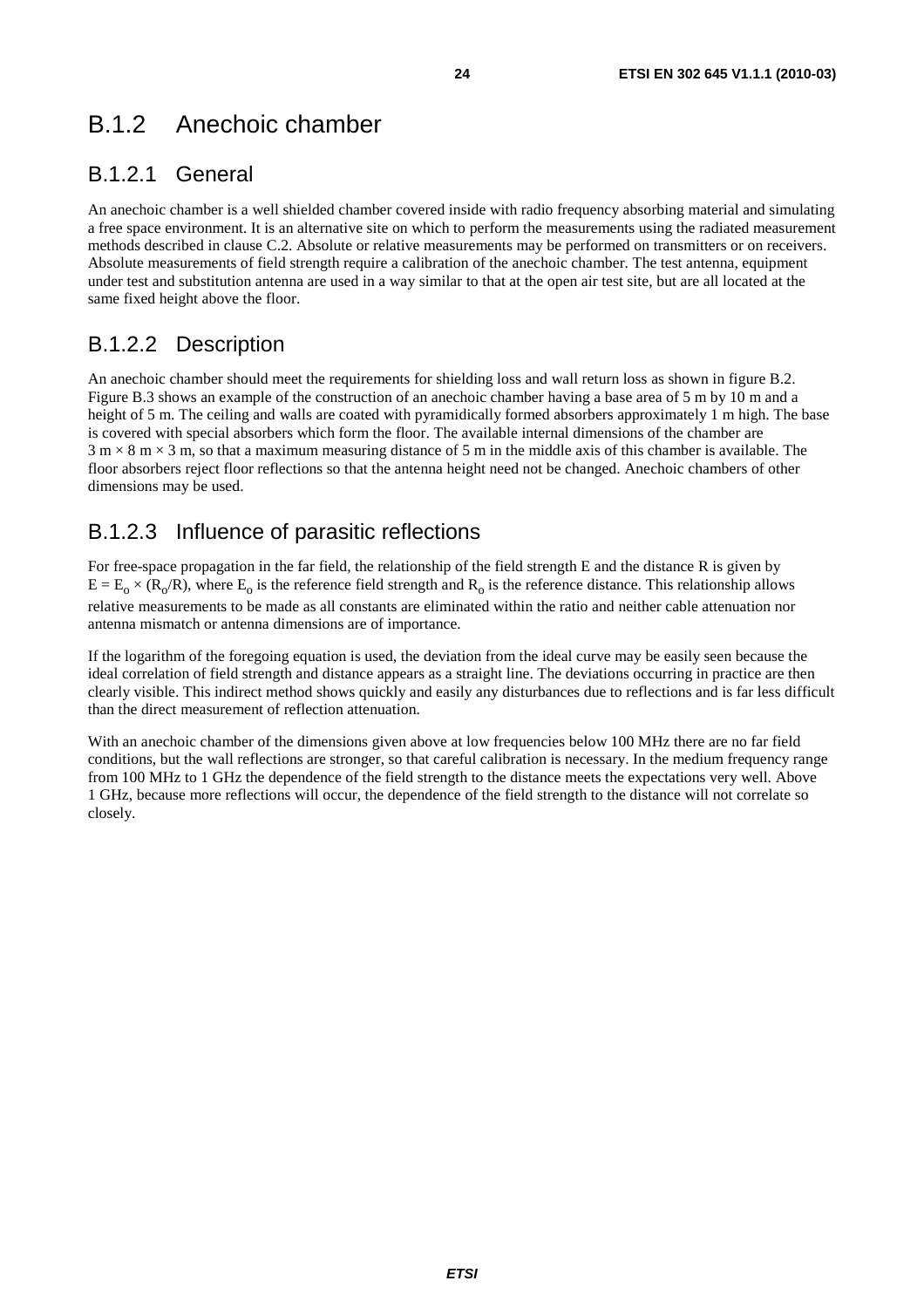### B.1.2.4 Calibration and mode of use

The calibration and mode of use is the same as for an open air test site, the only difference being that the test antenna does not need to be raised and lowered whilst searching for a maximum, which simplifies the method of measurement.



**Figure B.2: Specification for shielding and reflections**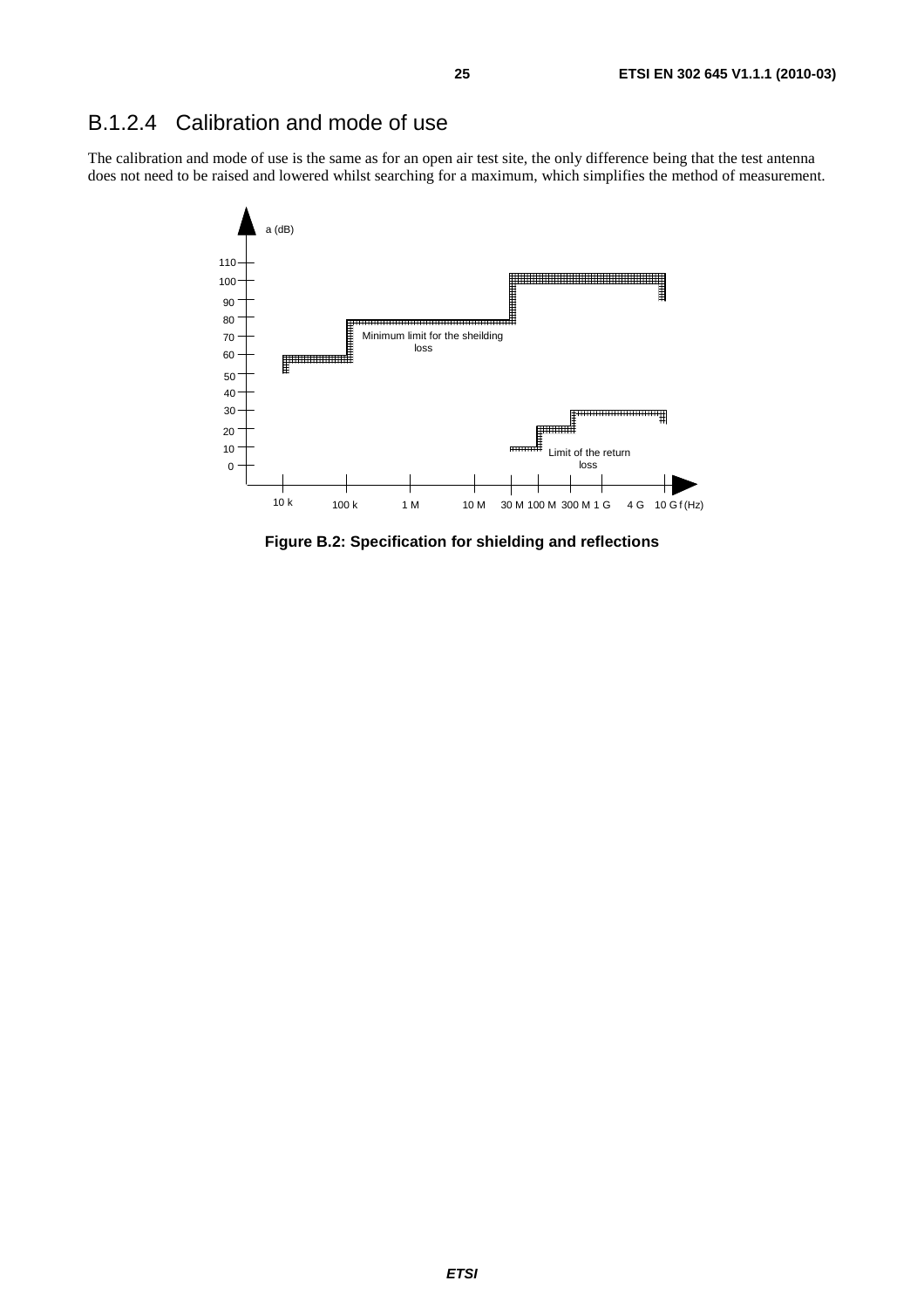

**Figure B.3: Anechoic shielded chamber for simulated free space measurements** 

## B.2 Test antenna

When the test site is used for radiation measurements the test antenna shall be used to detect the field from both the test sample and the substitution antenna. When the test site is used for the measurement of receiver characteristics the antenna shall be used as a transmitting antenna. This antenna shall be mounted on a support capable of allowing the antenna to be used in either horizontal or vertical polarization and for the height of its centre above the ground to be varied over the specified range. Preferably test antennas with pronounced directivity should be used. The size of the test antenna along the measurement axis shall not exceed 20 % of the measuring distance.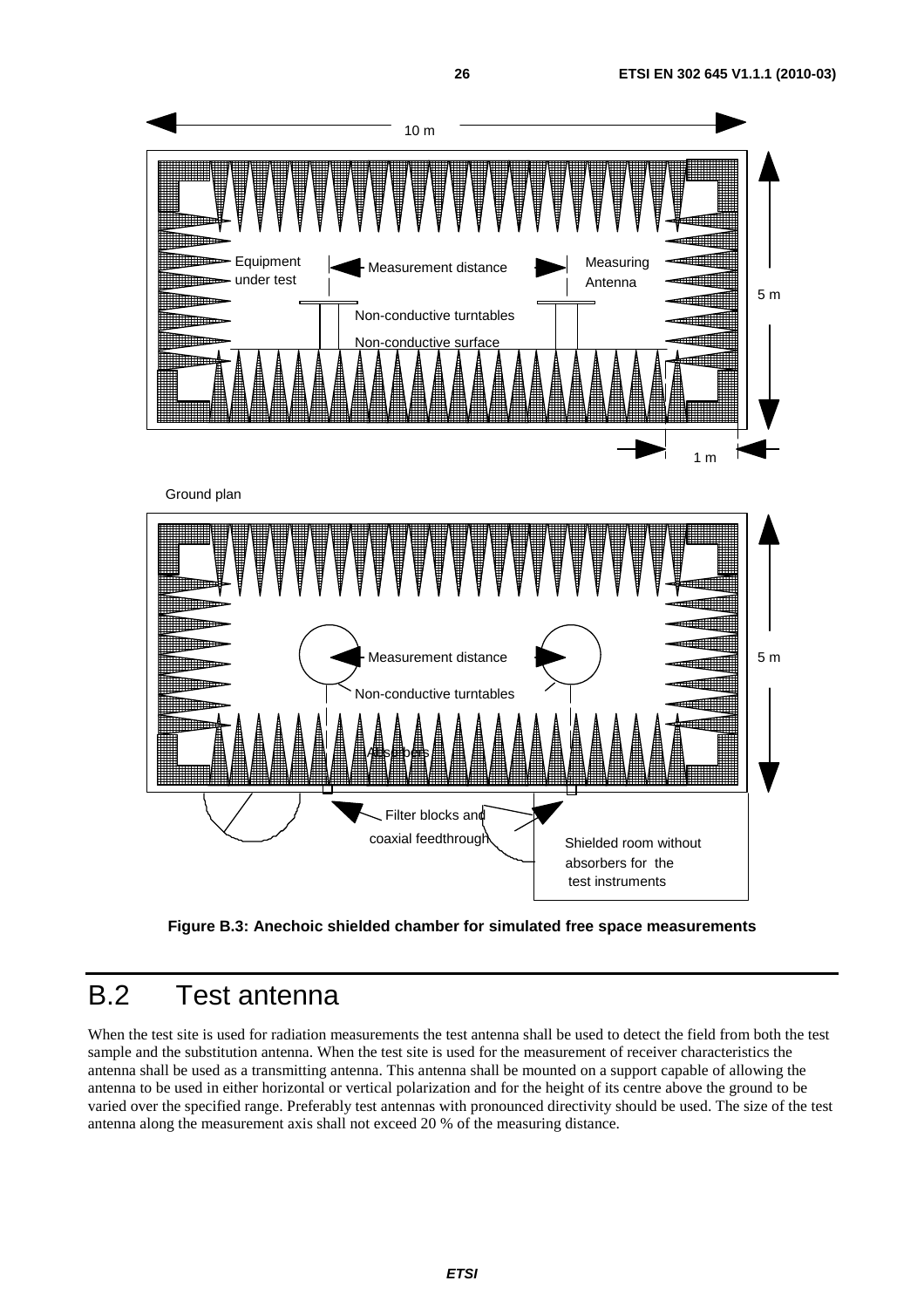## B.3 Substitution antenna

The substitution antenna shall be used to replace the UUT in substitution measurements. For measurements below 1 GHz the substitution antenna shall be a half wavelength dipole resonant at the frequency under consideration, or a shortened dipole, calibrated to the half wavelength dipole. For measurements between 1 GHz and 4 GHz either a half wavelength dipole or a horn radiator may be used. For measurements above 4 GHz a horn radiator shall be used. The centre of this antenna shall coincide with the reference point of the test sample it has replaced. This reference point shall be the volume centre of the sample when its antenna is mounted inside the cabinet, or the point where an outside antenna is connected to the cabinet.

The distance between the lower extremity of the dipole and the ground shall be at least 30 cm.

NOTE: The gain of a horn antenna is generally expressed relative to an isotropic radiator.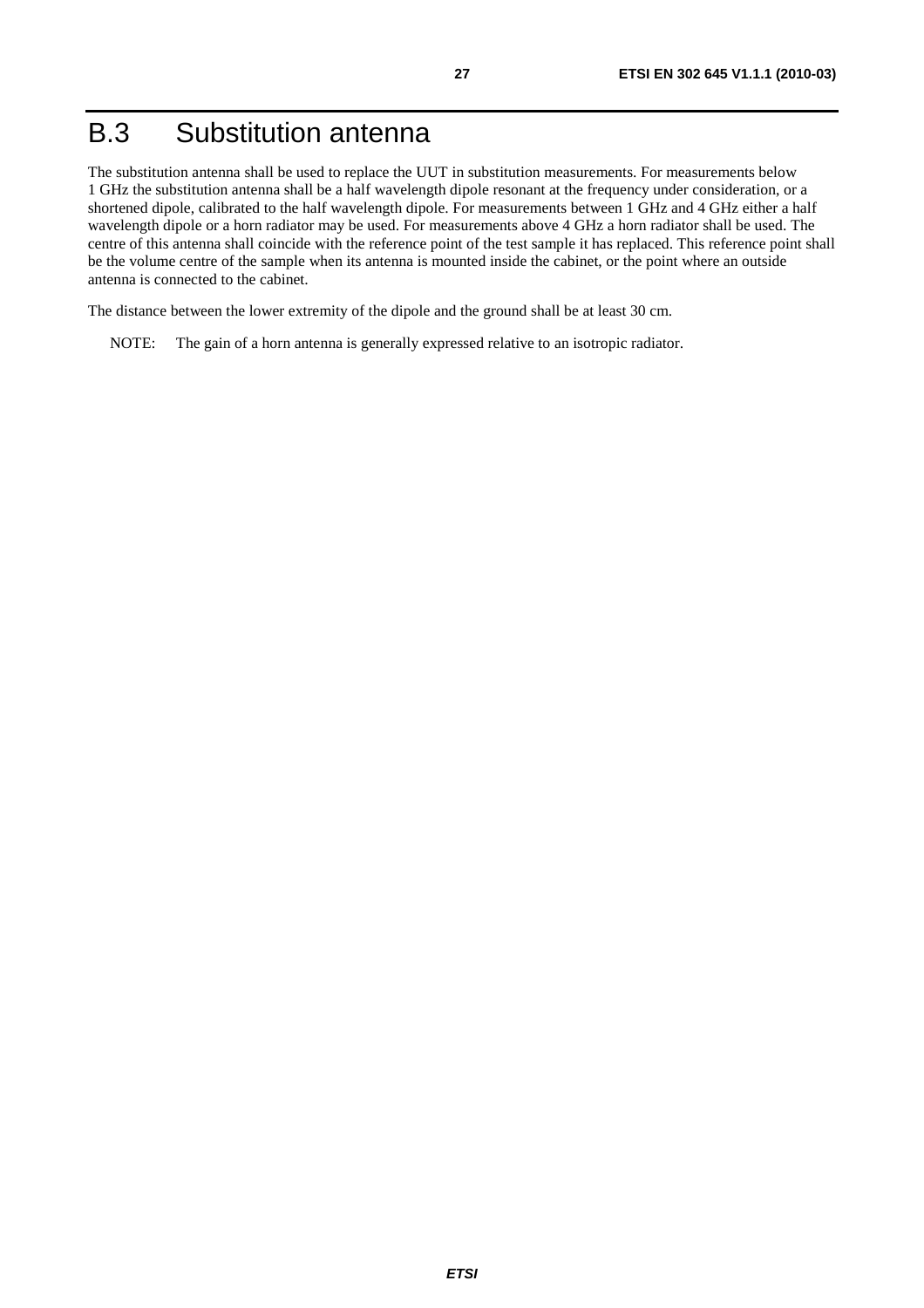## Annex C (normative): General description of measurement

This annex gives the general methods of measurements for RF signals using the test sites and arrangements described in annex B.

## C.1 Conducted measurements

Conducted measurements may be applied to equipment provided with an antenna connector e.g. by means of a spectrum analyser.

## C.2 Radiated measurements

Radiated measurements shall be performed with the aid of a test antenna and measurement instruments as described in annex B. The test antenna and measurement instrument shall be calibrated according to the procedure defined in this annex. The equipment to be measured and the test antenna shall be oriented to obtain the maximum emitted power level. This position shall be recorded in the measurement report. The frequency range shall be measured in this position.

Radiated measurements should be performed in an anechoic chamber. For other test sites corrections may be needed (see annex B). The following test procedure applies:

- a) A test site which fulfils the requirements of the specified frequency range of this measurement shall be used. The test antenna shall be oriented initially for vertical polarization unless otherwise stated and the transmitter under test shall be placed on the support in its standard position (clause B.1.1) and switched on.
- b) For average power measurements a non-selective voltmeter or wideband spectrum analyser shall be used. For other measurements a spectrum analyser or selective voltmeter shall be used and tuned to the measurement frequency.

In either case a) or b), the test antenna shall be raised or lowered, if necessary, through the specified height range until the maximum signal level is detected on the spectrum analyser or selective voltmeter.

The test antenna needs not be raised or lowered if the measurement is carried out on a test site according to clause B.1.2.



NOTE: 1: Equipment under test.<br>2: Test antenna

- Test antenna.
- 3: Spectrum analyser or measuring receiver.

#### **Figure C.1: Measurement arrangement 1**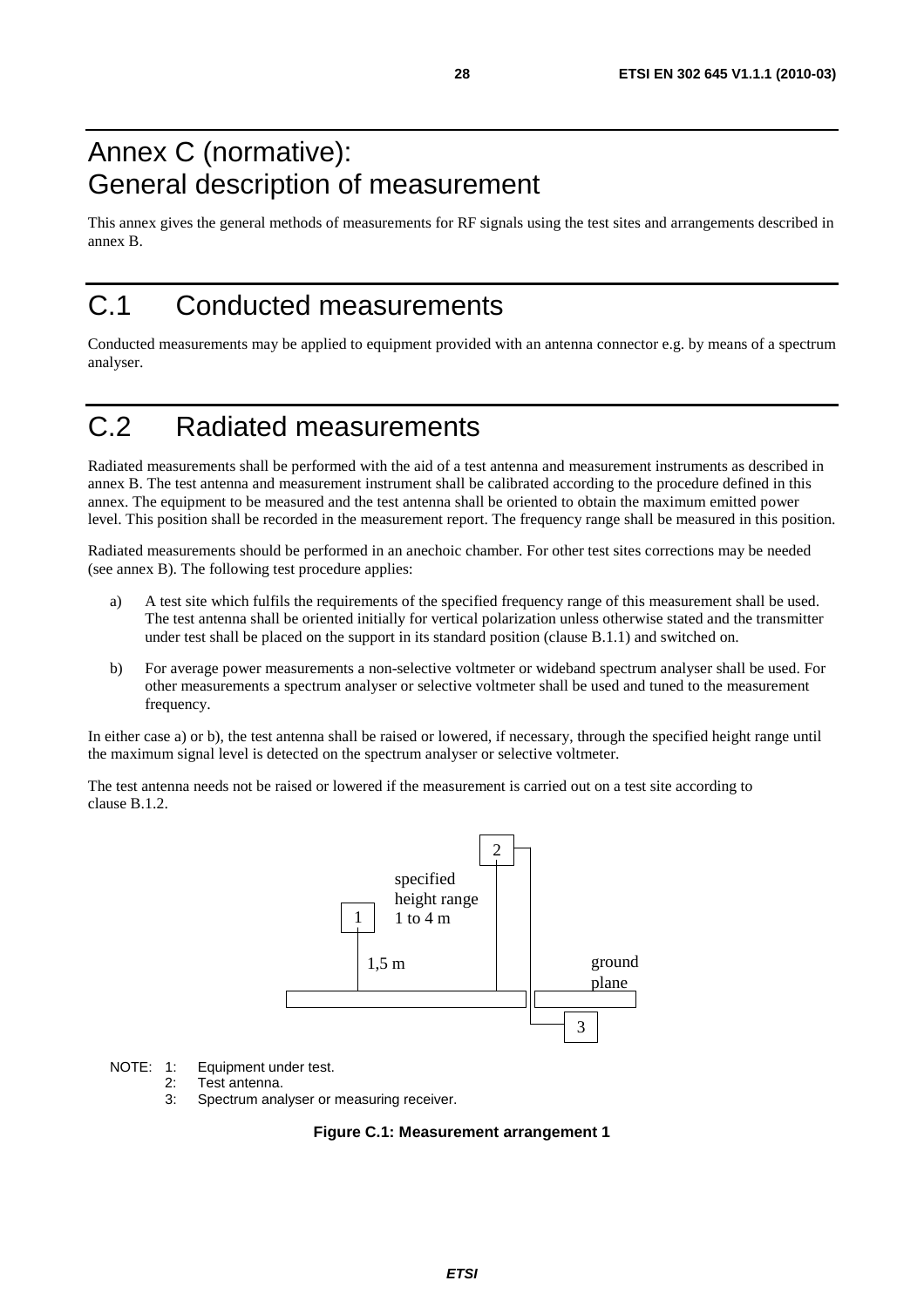- The transmitter shall be rotated through 360° about a vertical axis until a higher maximum signal is received.
- The test antenna shall be raised or lowered again, if necessary, through the specified height range until a maximum is obtained. This level shall be recorded.

NOTE: This maximum may be a lower value than the value obtainable at heights outside the specified limits.

The test antenna need not be raised or lowered if the measurement is carried out on a test site according to clause B.1.2. This measurement shall be repeated for horizontal polarization. The result of the measurement is the higher power obtained from the two measurements with the indication of the corresponding polarization.

## C.3 Substitution measurement

The actual signal generated by the measured equipment may be determined by means of a substitution measurement in which a known signal source replaces the device to be measured, see figure C.2. This method of measurement should be used in an anechoic chamber. For other test sites corrections may be needed, see annex B.



NOTE: 1: Substitution antenna.

- 2: Test antenna.
- 3: Spectrum analyser or selective voltmeter.
- 4: Signal generator.

#### **Figure C.2: Measurement arrangement 2**

Using measurement arrangement 2, figure C.2, the substitution antenna shall replace the transmitter antenna in the same position and in vertical polarization. The frequency of the signal generator shall be adjusted to the measurement frequency. The test antenna shall be raised or lowered, if necessary, to ensure that the maximum signal is still received. The input signal to the substitution antenna shall be adjusted in level until an equal or a known related level to that detected from the transmitter is obtained in the test receiver.

The test antenna needs not be raised or lowered if the measurement is carried out on a test site according to clause B.1.2.

The radiated power is equal to the power supplied by the signal generator, increased by the known relationship if necessary and after corrections due to the gain of the substitution antenna and the cable loss between the signal generator and the substitution antenna.

This measurement shall be repeated with horizontal polarization. The result of the measurement is the higher power obtained from the two measurements with the indication of the corresponding polarization.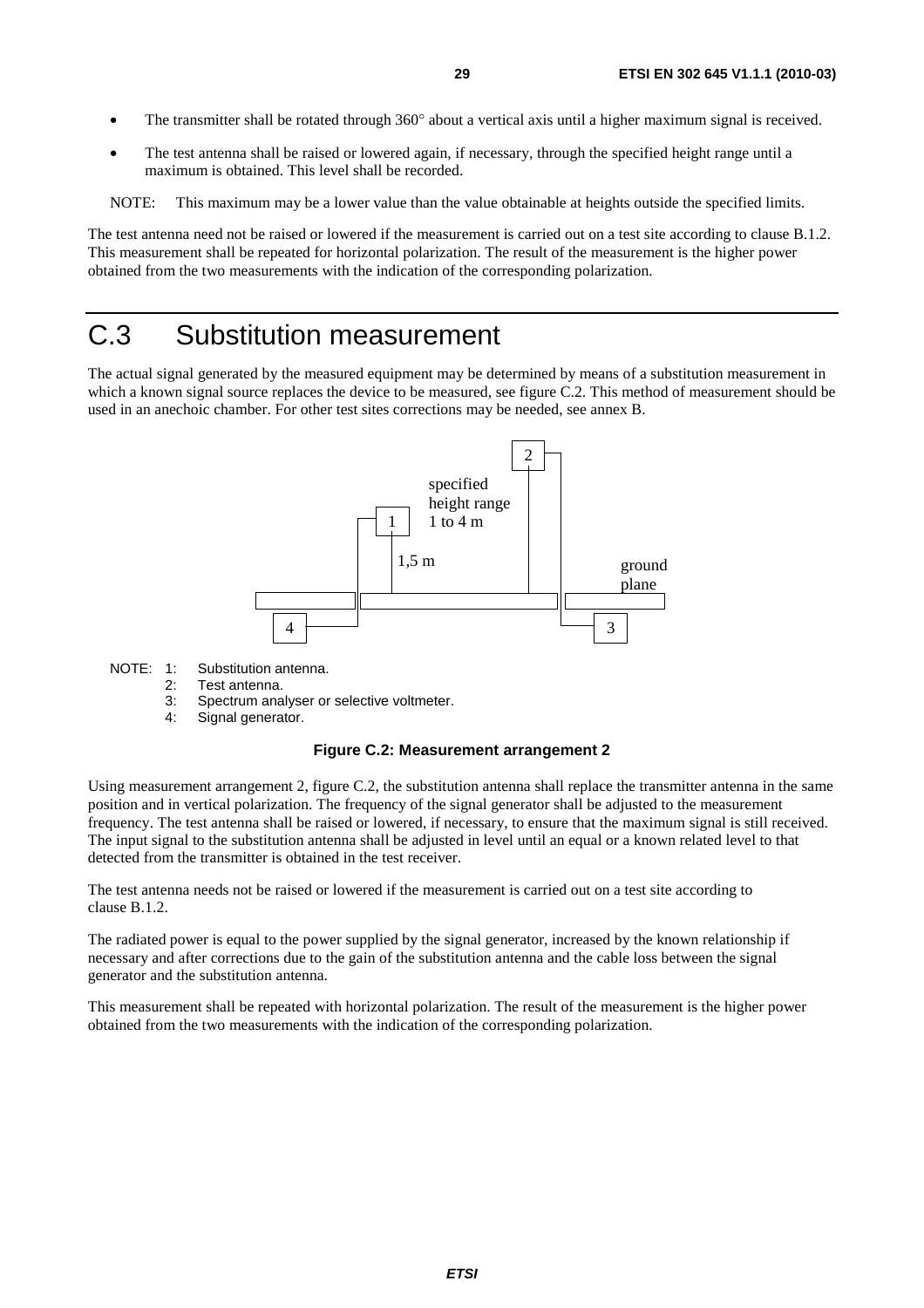## Annex D (informative): The EN title in the official languages

The enlargement of the European Union (EU) resulted in a requirement from the EU for a larger number of languages for the translation of the titles of Harmonized Standards and mandated ENs that are to be listed in the Official Journal to support the implementation of this legislation.

For this reason the title translation concerning the present document can be consulted via the [e-approval](http://portal.etsi.org/eapproval/TranslationListView.aspx?WKI_ID=28872&ACTION_NB=20100312) application.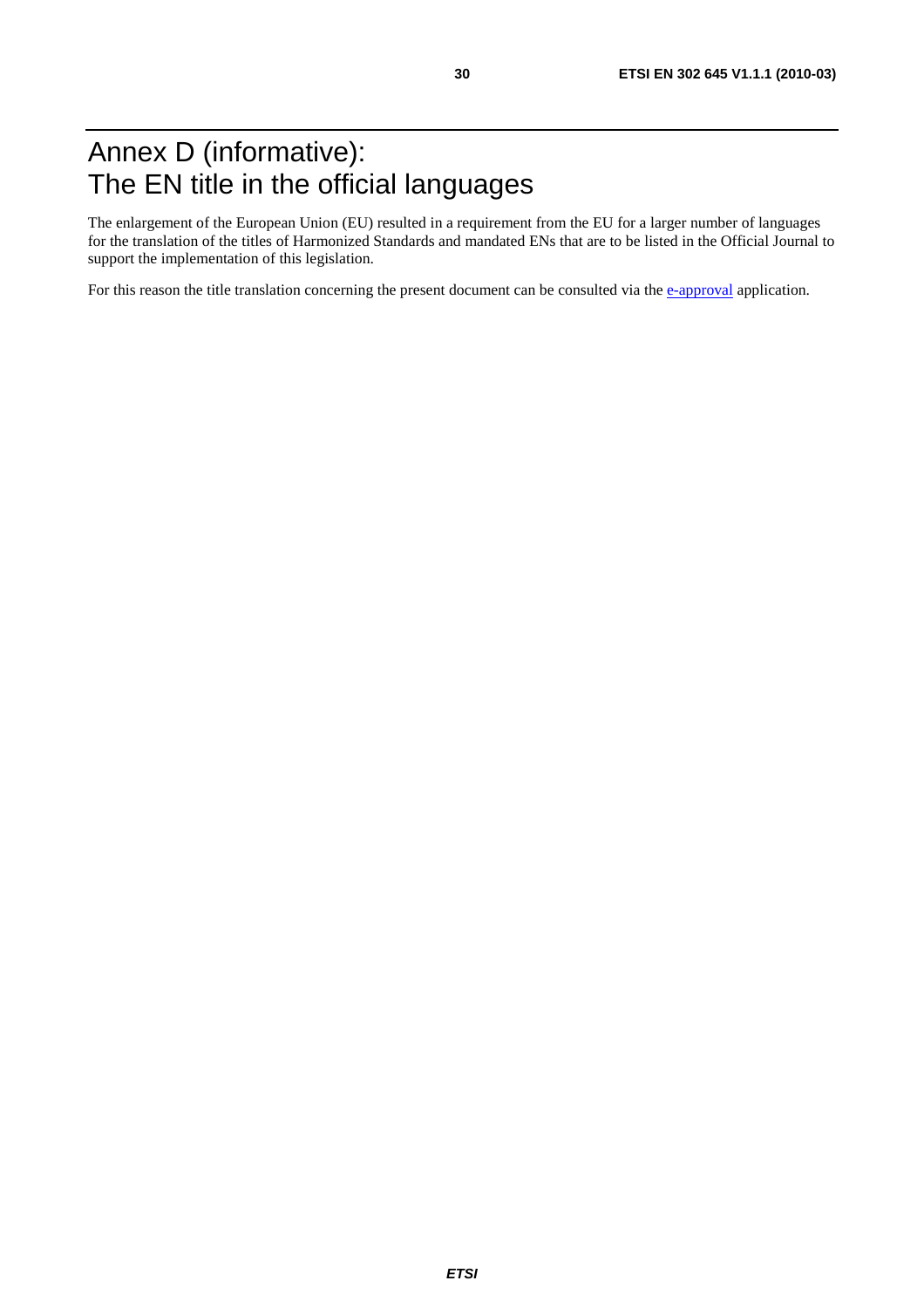## Annex E (informative): Bibliography

ETSI TR 102 070-2 (V1.1.1): "Electromagnetic compatibility and Radio spectrum Matters (ERM); Guide to the application of harmonized standards to multi-radio and combined radio and non-radio equipment; Part 2: Effective use of the radio frequency spectrum".

ETSI TR 102 273 (2001) (all parts): "Electromagnetic compatibility and Radio spectrum Matters (ERM); Improvement of radiated methods of measurement (using test sites) and evaluation of the corresponding measurement uncertainties".

ANSI C63.5 (2004): "American National Standard for Electromagnetic Compatibility-Radiated Emission Measurements in Electromagnetic Interference (EMI) Control-Calibration of Antennas (9 kHz to 40 GHz)".